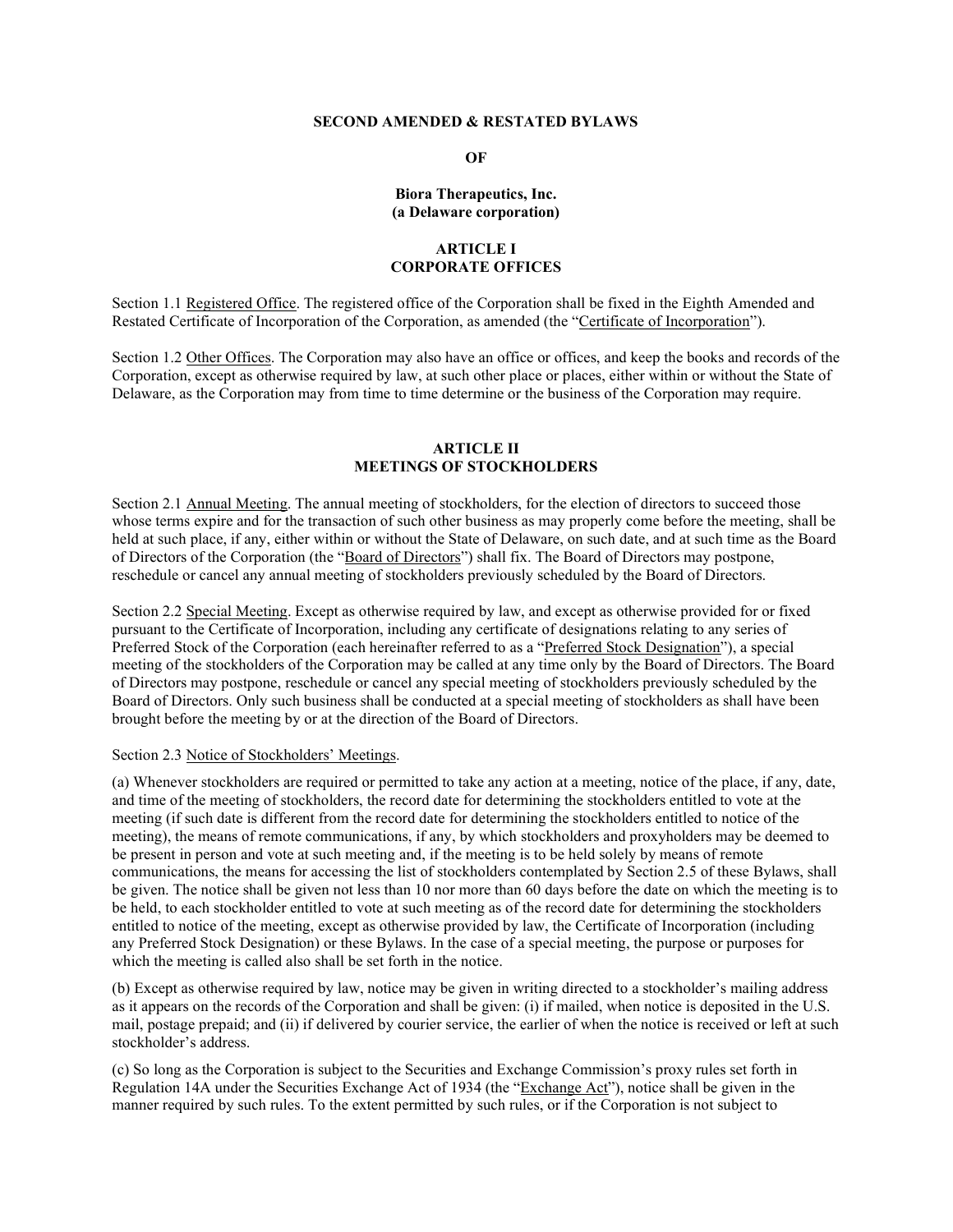Regulation 14A, notice may be given by electronic transmission directed to the stockholder's electronic mail address, and if so given, shall be given when directed to such stockholder's electronic mail address unless the stockholder has notified the Corporation in writing or by electronic transmission of an objection to receiving notice by electronic mail or such notice is prohibited by Section 232(e) of the General Corporation Law of the State of Delaware (the "DGCL"). If notice is given by electronic mail, such notice shall comply with the applicable provisions of Sections 232(a) and 232(d) of the DGCL.

(d) Notice may be given by other forms of electronic transmission with the consent of a stockholder in the manner permitted by Section 232(b) of the DGCL, and shall be deemed given as provided therein.

(e) An affidavit that notice has been given, executed by the Secretary of the Corporation, Assistant Secretary or any transfer agent or other agent of the Corporation, shall be prima facie evidence of the facts stated in the notice in the absence of fraud. Notice shall be deemed to have been given to all stockholders who share an address if notice is given in accordance with the "householding" rules set forth in Rule 14a-3(e) under the Exchange Act and Section 233 of the DGCL.

(f) When a meeting is adjourned to another time or place, notice need not be given of the adjourned meeting if the place, if any, date and time thereof, and the means of remote communications, if any, by which stockholders and proxyholders may be deemed to be present in person and vote at such adjourned meeting are announced at the meeting at which the adjournment is taken; provided, however, that if the adjournment is for more than 30 days, a notice of the adjourned meeting shall be given to each stockholder of record entitled to vote at the meeting. If after the adjournment a new record date for stockholders entitled to vote is fixed for the adjourned meeting, the Board of Directors shall fix a new record date for notice of such adjourned meeting in accordance with Section 7.6(a), and shall give notice of the adjourned meeting to each stockholder of record entitled to vote at such adjourned meeting as of the record date fixed for notice of such adjourned meeting.

### Section 2.4 Organization.

(a) Unless otherwise determined by the Board of Directors, meetings of stockholders shall be presided over by the Chairman of the Board of Directors, or in his or her absence, by the Lead Independent Director or, in his or her absence, by another person designated by the Board of Directors. The Secretary of the Corporation, or in his or her absence, an Assistant Secretary, or in the absence of the Secretary and all Assistant Secretaries, a person whom the chairman of the meeting shall appoint, shall act as secretary of the meeting and keep a record of the proceedings thereof.

(b) The date and time of the opening and the closing of the polls for each matter upon which the stockholders shall vote at a meeting of stockholders shall be announced at the meeting. The Board of Directors may adopt such rules and regulations for the conduct of any meeting of stockholders as it shall deem appropriate. Except to the extent inconsistent with such rules and regulations as adopted by the Board of Directors, the chairman of the meeting shall have the authority to adopt and enforce such rules and regulations for the conduct of any meeting of stockholders and the safety of those in attendance as, in the judgment of the chairman, are necessary, appropriate or convenient for the conduct of the meeting. Rules and regulations for the conduct of meetings of stockholders, whether adopted by the Board of Directors or by the chairman of the meeting, may include, without limitation, establishing: (i) an agenda or order of business for the meeting; (ii) rules and procedures for maintaining order at the meeting and the safety of those present; (iii) limitations on attendance at or participation in the meeting to stockholders entitled to vote at the meeting, their duly authorized and constituted proxies and such other persons as the chairman of the meeting shall permit; (iv) restrictions on entry to the meeting after the time fixed for the commencement thereof;  $(v)$ limitations on the time allotted for consideration of each agenda item and for questions and comments by participants; (vi) regulations for the opening and closing of the polls for balloting and matters that are to be voted on by ballot (if any); and (vii) procedures (if any) requiring attendees to provide the Corporation advance notice of their intent to attend the meeting. Subject to any rules and regulations adopted by the Board of Directors, the chairman of the meeting may convene and, for any or no reason, from time to time, adjourn and/or recess any meeting of stockholders pursuant to Section 2.7. The chairman of the meeting, in addition to making any other determinations that may be appropriate to the conduct of the meeting, shall have the power to declare that a nomination or other business was not properly brought before the meeting if the facts warrant (including if a determination is made, pursuant to Section 2.10(c)(i) of these Bylaws, that a nomination or other business was not made or proposed, as the case may be, in accordance with Section 2.10 of these Bylaws), and if such chairman should so declare, such nomination shall be disregarded or such other business shall not be transacted.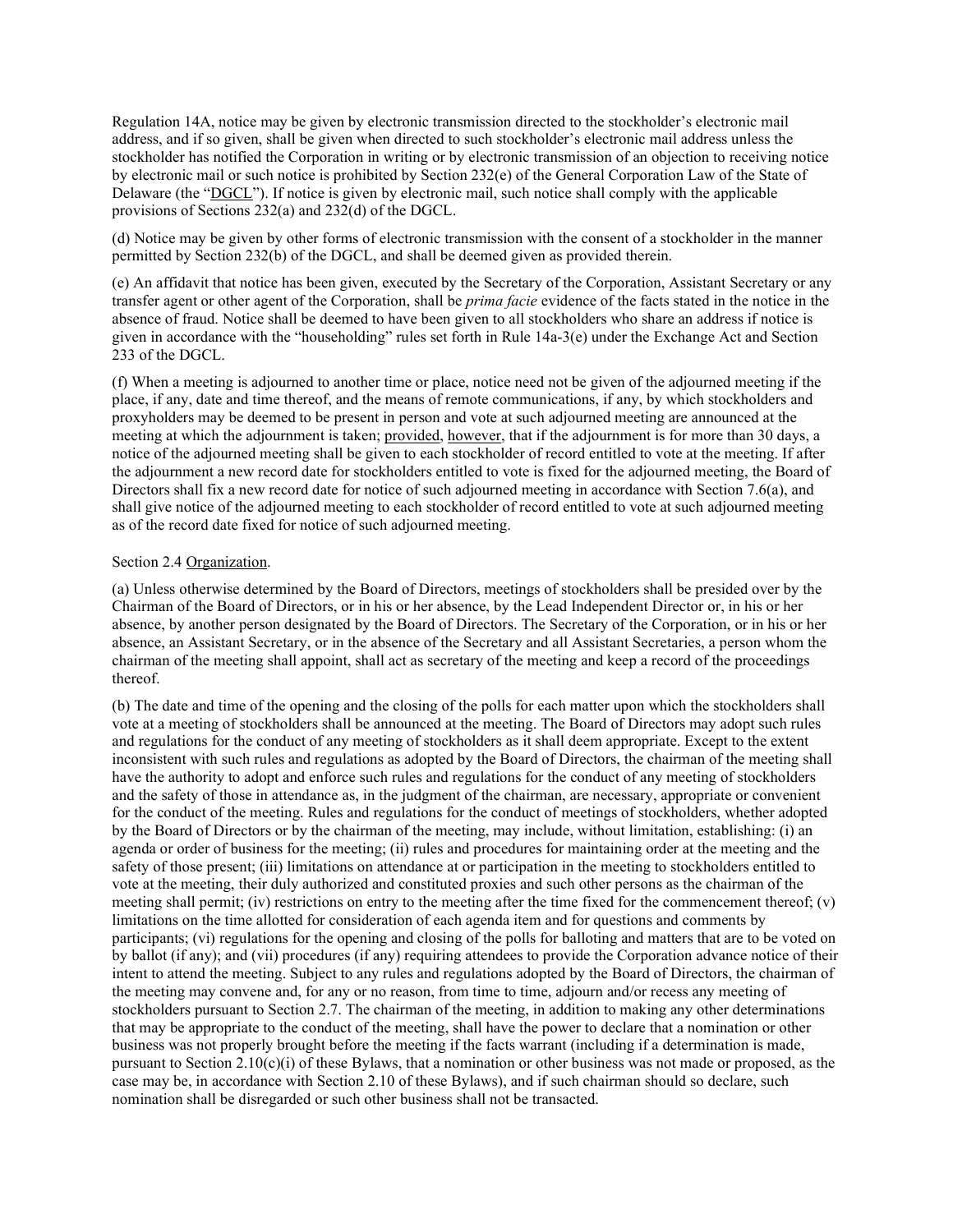Section 2.5 List of Stockholders. The Corporation shall prepare, at least 10 days before every meeting of stockholders, a complete list of the stockholders entitled to vote at the meeting; provided, however, that if the record date for determining the stockholders entitled to vote is less than 10 days before the date of the meeting, the list shall reflect the stockholders entitled to vote as of the 10th day before the meeting date. Such list shall be arranged in alphabetical order and shall show the address of each stockholder and the number of shares registered in the name of each stockholder. Nothing in this Section 2.5 shall require the Corporation to include electronic mail addresses or other electronic contact information on such list. Such list shall be open to the examination of any stockholder, for any purpose germane to the meeting at least 10 days prior to the meeting: (a) on a reasonably accessible electronic network, provided that the information required to gain access to such list is provided with the notice of meeting; or (b) during ordinary business hours at the principal place of business of the Corporation. In the event that the Corporation determines to make the list available on an electronic network, the Corporation may take reasonable steps to ensure that such information is available only to stockholders of the Corporation. If the meeting is to be held at a place, then a list of stockholders entitled to vote at the meeting shall be produced and kept at the time and place of the meeting during the whole time thereof and may be examined by any stockholder who is present. If the meeting is to be held solely by means of remote communication, then the list shall also be open to the examination of any stockholder during the whole time of the meeting on a reasonably accessible electronic network, and the information required to access such list shall be provided with the notice of the meeting. Except as otherwise required by law, the stock ledger shall be the only evidence as to who are the stockholders entitled to examine the list of stockholders required by this Section 2.5 or to vote in person or by proxy at any meeting of stockholders.

Section 2.6 Quorum. Except as otherwise required by law, the Certificate of Incorporation (including any Preferred Stock Designation) or these Bylaws, at any meeting of stockholders, a majority of the voting power of the stock outstanding and entitled to vote at the meeting, present in person or represented by proxy, shall constitute a quorum for the transaction of business; provided, however, that where a separate vote by a class or series or classes or series is required, a majority of the voting power of the stock of such class or series or classes or series outstanding and entitled to vote on that matter, present in person or represented by proxy, shall constitute a quorum entitled to take action with respect to such matter. If a quorum is not present or represented at any meeting of stockholders, then the chairman of the meeting, or a majority of the voting power of the stock present in person or represented by proxy at the meeting and entitled to vote thereon, shall have power to adjourn or recess the meeting from time to time in accordance with Section 2.7, until a quorum is present or represented. Subject to applicable law, if a quorum initially is present at any meeting of stockholders, the stockholders may continue to transact business until adjournment or recess, notwithstanding the withdrawal of enough stockholders to leave less than a quorum, but if a quorum is not present at least initially, no business other than adjournment or recess may be transacted.

Section 2.7 Adjourned or Recessed Meeting. Any annual or special meeting of stockholders, whether or not a quorum is present, may be adjourned or recessed for any or no reason from time to time by the chairman of the meeting, subject to any rules and regulations adopted by the Board of Directors pursuant to Section 2.4(b). Any such meeting may be adjourned for any or no reason (and may be recessed if a quorum is not present or represented) from time to time by a majority of the voting power of the stock present in person or represented by proxy at the meeting and entitled to vote thereon. At any such adjourned or recessed meeting at which a quorum is present, any business may be transacted that might have been transacted at the meeting as originally called.

### Section 2.8 Voting; Proxies

(a) Except as otherwise required by law or the Certificate of Incorporation (including any Preferred Stock Designation), each holder of stock of the Corporation entitled to vote at any meeting of stockholders shall be entitled to one vote for each share of such stock held of record by such holder that has voting power upon the subject matter in question.

(b) Except as otherwise required by law, the Certificate of Incorporation (including any Preferred Stock Designation), these Bylaws or any law, rule or regulation applicable to the Corporation or its securities, at each meeting of stockholders at which a quorum is present, all corporate actions to be taken by vote of the stockholders shall be authorized by the affirmative vote of at least a majority of the voting power of the stock present in person or represented by proxy and entitled to vote on the subject matter, and where a separate vote by a class or series or classes or series is required, if a quorum of such class or series or classes or series is present, such act shall be authorized by the affirmative vote of at least a majority of the voting power of the stock of such class or series or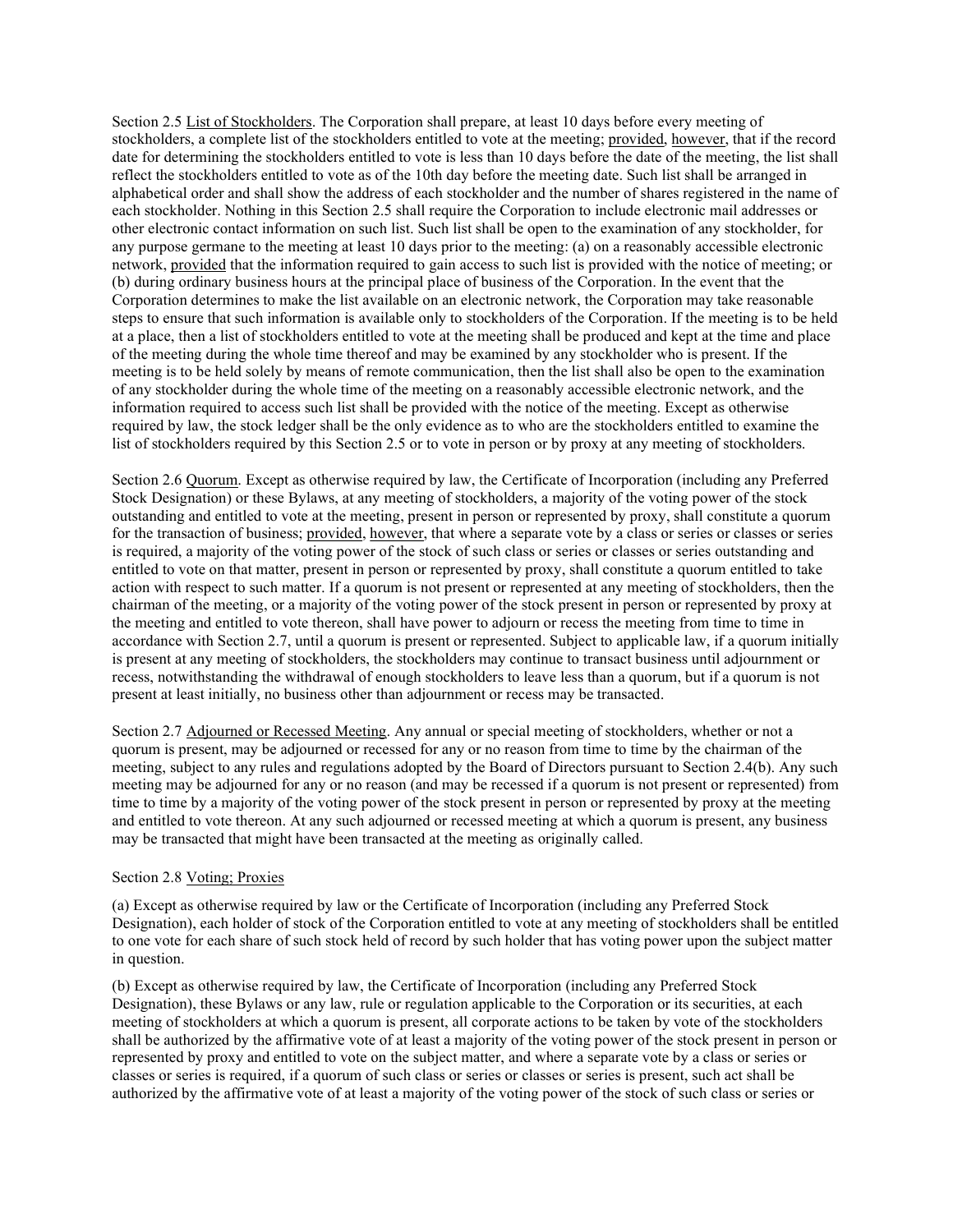classes or series present in person or represented by proxy and entitled to vote on the subject matter. Voting at meetings of stockholders need not be by written ballot.

(c) Every stockholder entitled to vote for directors, or on any other matter, shall have the right to do so either in person or by one or more persons authorized to act for such stockholder by proxy, but no such proxy shall be voted or acted upon after three years from its date, unless the proxy provides for a longer period. A proxy shall be irrevocable if it states that it is irrevocable and if, and only as long as, it is coupled with an interest sufficient in law to support an irrevocable power. A proxy may be made irrevocable regardless of whether the interest with which it is coupled is an interest in the stock itself or an interest in the Corporation generally. A stockholder may revoke any proxy which is not irrevocable by attending the meeting and voting in person or by delivering to the Secretary of the Corporation a revocation of the proxy or an executed new proxy bearing a later date.

### Section 2.9 Submission of Information by Director Nominees.

(a) To be eligible to be a nominee for election or re-election as a director of the Corporation, a person must deliver to the Secretary of the Corporation at the principal executive offices of the Corporation the following information:

(i) a written representation and agreement, which shall be signed by such person and pursuant to which such person shall represent and agree that such person: (A) consents to serving as a director if elected and (if applicable) to being named in the Corporation's proxy statement and form of proxy as a nominee, and currently intends to serve as a director for the full term for which such person is standing for election; (B) is not and will not become a party to any agreement, arrangement or understanding with, and has not given any commitment or assurance to, any person or entity: (1) as to how the person, if elected as a director, will act or vote on any issue or question that has not been disclosed to the Corporation; or (2) that could limit or interfere with the person's ability to comply, if elected as a director, with such person's fiduciary duties under applicable law; (C) is not and will not become a party to any agreement, arrangement or understanding with any person or entity other than the Corporation with respect to any direct or indirect compensation, reimbursement or indemnification in connection with service or action as a director or nominee that has not been disclosed to the Corporation; and (D) if elected as a director, will comply with all of the Corporation's corporate governance, conflict of interest, confidentiality, and stock ownership and trading policies and guidelines, and any other Corporation policies and guidelines applicable to directors (which will be promptly provided following a request therefor); and

(ii) all completed and signed questionnaires prepared by the Corporation (including those questionnaires required of the Corporation's directors and any other questionnaire the Corporation determines is necessary or advisable to assess whether a nominee will satisfy any qualifications or requirements imposed by the Certificate of Incorporation or these Bylaws, any law, rule, regulation or listing standard that may be applicable to the Corporation, and the Corporation's corporate governance policies and guidelines) (all of the foregoing, "Questionnaires"). The Questionnaires will be promptly provided following a request therefor.

(b) A nominee for election or re-election as a director of the Corporation shall also provide to the Corporation such other information as it may reasonably request. The Corporation may request such additional information as necessary to permit the Corporation to determine the eligibility of such person to serve as a director of the Corporation, including information relevant to a determination whether such person can be considered an independent director.

(c) Notwithstanding any other provision of these Bylaws, if a stockholder has submitted notice of an intent to nominate a candidate for election or re-election as a director pursuant to Section 2.10, the Questionnaires described in Section 2.9(a)(ii) above and the additional information described in Section 2.9(b) above shall be considered timely if provided to the Corporation promptly upon request by the Corporation, but in any event within five business days after such request, and all information provided pursuant to this Section 2.9 shall be deemed part of the stockholder's notice submitted pursuant to Section 2.10.

### Section 2.10 Notice of Stockholder Business and Nominations.

## (a) Annual Meeting.

(i) Nominations of persons for election to the Board of Directors and the proposal of business other than nominations to be considered by the stockholders may be made at an annual meeting of stockholders only: (A) pursuant to the Corporation's notice of meeting (or any supplement thereto); (B) by or at the direction of the Board of Directors (or any authorized committee thereof); or (C) by any stockholder of the Corporation who is a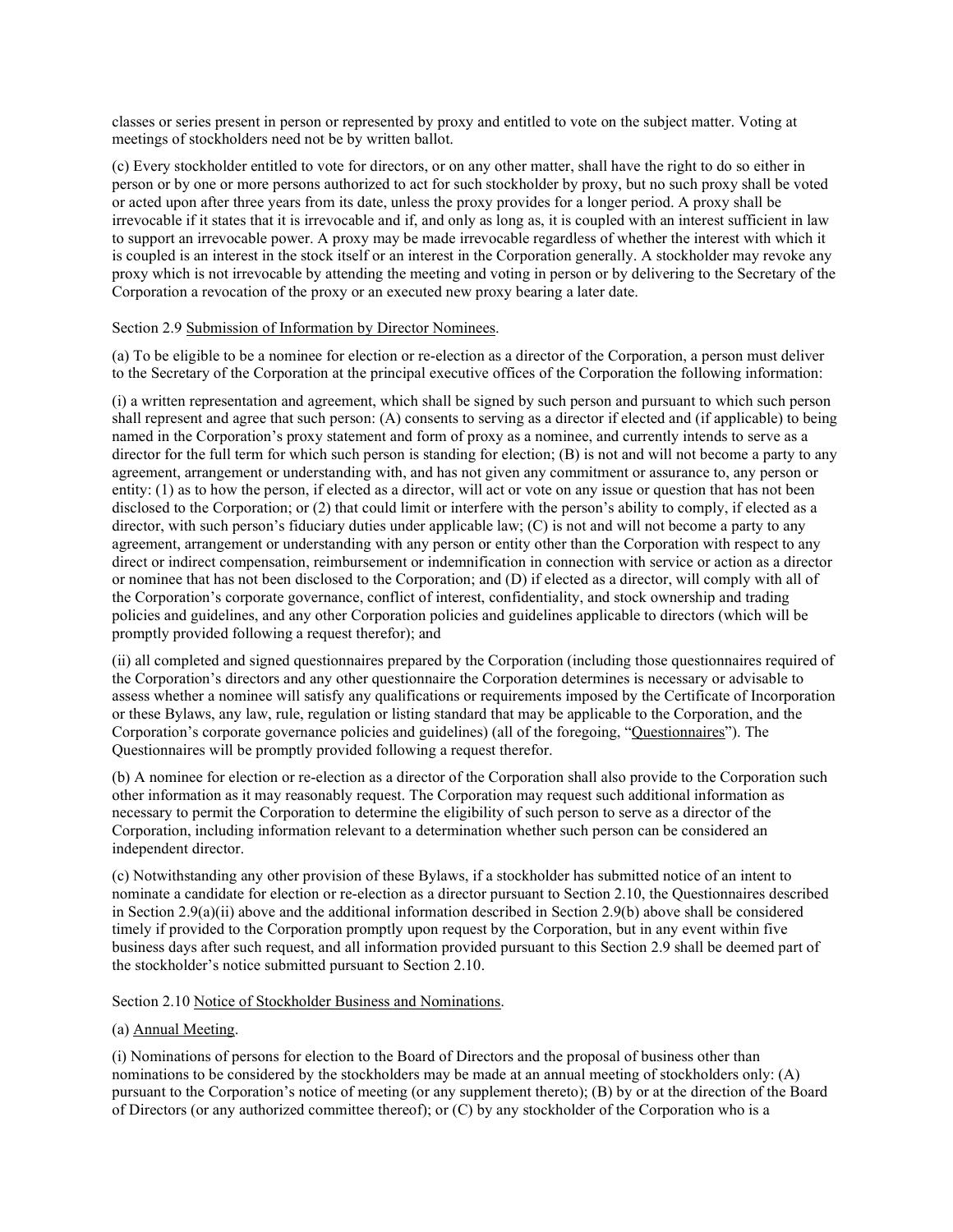stockholder of record at the time the notice provided for in this Section 2.10(a) is delivered to the Secretary of the Corporation, who is entitled to vote at the meeting and who complies with the notice procedures set forth in this Section 2.10(a). For the avoidance of doubt, the foregoing clause (C) shall be the exclusive means for a stockholder to make nominations or propose other business at an annual meeting of stockholders (other than a proposal included in the Corporation's proxy statement pursuant to and in compliance with Rule 14a-8 under the Exchange Act).

(ii) For nominations or other business to be properly brought before an annual meeting by a stockholder pursuant to clause (C) of the foregoing paragraph, the stockholder must have given timely notice thereof in writing to the Secretary of the Corporation and, in the case of business other than nominations, such business must be a proper subject for stockholder action. To be timely, a stockholder's notice must be delivered to the Secretary of the Corporation at the principal executive offices of the Corporation not later than the close of business (as defined in Section  $2.10(c)(ii)$  below) on the 90th day nor earlier than the close of business on the 120th day prior to the first anniversary of the preceding year's annual meeting; provided, however, that in the event that the date of the annual meeting is more than 30 days before or more than 60 days after such anniversary date, or if no annual meeting was held in the preceding year, notice by the stockholder to be timely must be so delivered not earlier than the close of business on the 120th day prior to such annual meeting and not later than the close of business on the later of the 90th day prior to such annual meeting or the 10th day following the date on which public announcement (as defined in Section 2.10(c)(ii) below) of the date of such meeting is first made by the Corporation. In no event shall an adjournment or recess of an annual meeting, or a postponement of an annual meeting for which notice of the meeting has already been given to stockholders or a public announcement of the meeting date has already been made, commence a new time period (or extend any time period) for the giving of a stockholder's notice as described above. The number of nominees a stockholder may nominate for election at the annual meeting (or in the case of a stockholder giving the notice on behalf of a beneficial owner, the number of nominees a stockholder may nominate for election at the annual meeting on behalf of the beneficial owner) shall not exceed the number of directors to be elected at such annual meeting. For purposes of this Section 2.10, the 2020 annual meeting of stockholders shall be deemed to have been held on May 30, 2020. Such stockholder's notice shall set forth:

(A) as to each person whom the stockholder proposes to nominate for election or re-election as a director: (1) all information relating to such person that is required to be disclosed in solicitations of proxies for election of directors in an election contest, or is otherwise required, in each case pursuant to and in accordance with Regulation 14A under the Exchange Act; and (2) the information required to be submitted by nominees pursuant to Section 2.9(a)(i) above.

(B) as to any other business that the stockholder proposes to bring before the meeting, a brief description of the business desired to be brought before the meeting, the text of the proposal or business (including the text of any resolutions proposed for consideration and in the event that such business includes a proposal to amend the Bylaws of the Corporation, the language of the proposed amendment), the reasons for conducting such business at the meeting and any substantial interest (within the meaning of Item 5 of Schedule 14A under the Exchange Act) in such business of such stockholder and the beneficial owner (within the meaning of Section 13(d) of the Exchange Act), if any, on whose behalf the proposal is made;

(C) as to the stockholder giving the notice and the beneficial owner, if any, on whose behalf the nomination is made or the other business is proposed:

(1) the name and address of such stockholder, as they appear on the Corporation's books, and the name and address of such beneficial owner;

(2) the class or series and number of shares of stock of the Corporation which are owned of record by such stockholder and such beneficial owner as of the date of the notice, and a representation that the stockholder will notify the Corporation in writing within five business days after the record date for such meeting of the class or series and number of shares of stock of the Corporation owned of record by the stockholder and such beneficial owner as of the record date for the meeting; and

(3) a representation that the stockholder (or a qualified representative of the stockholder) intends to appear at the meeting to make such nomination or propose such business; and

(D) as to the stockholder giving the notice or, if the notice is given on behalf of a beneficial owner on whose behalf the nomination is made or the other business is proposed, as to such beneficial owner, and if such stockholder or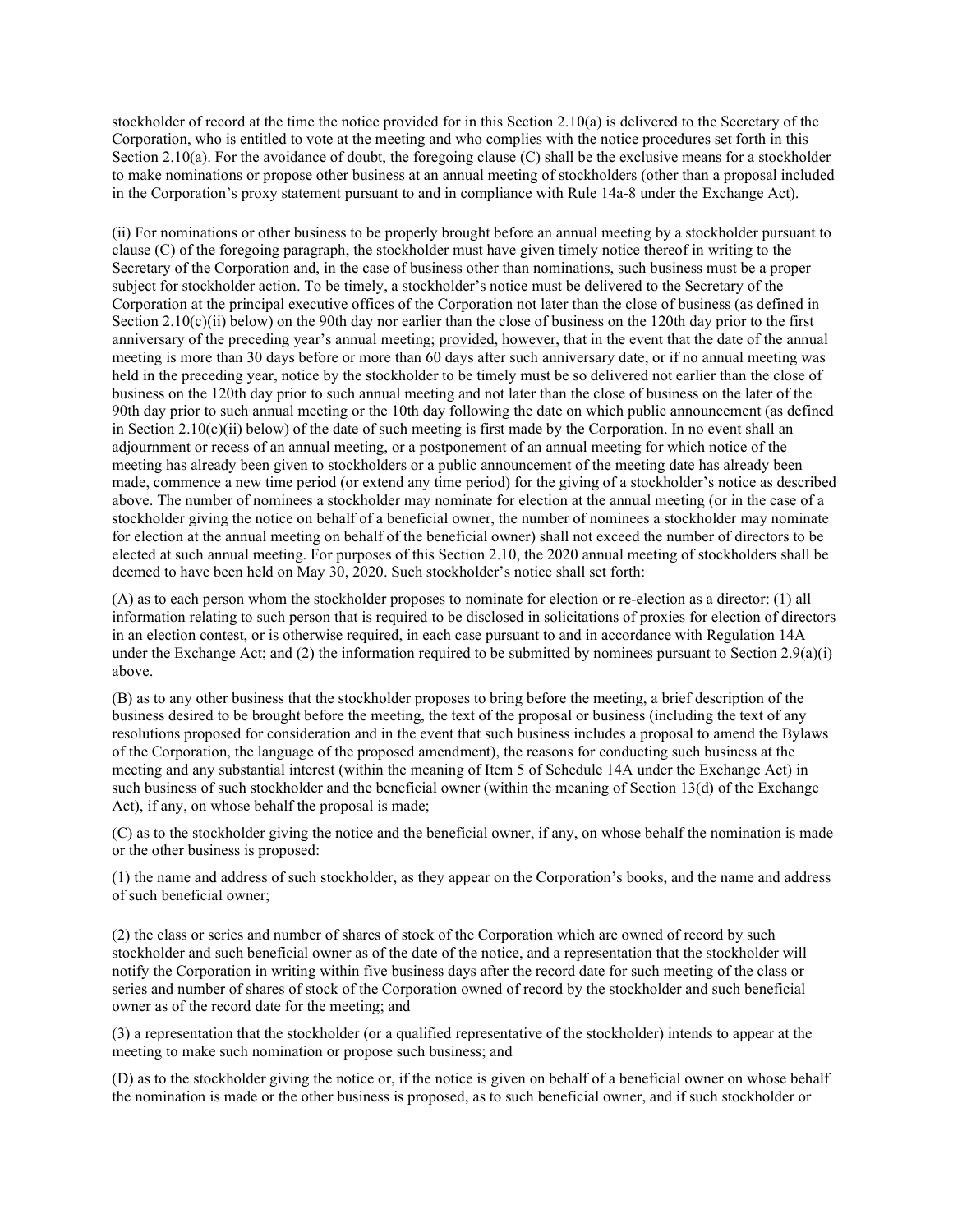beneficial owner is an entity, as to each director, executive, managing member or control person of such entity (any such individual or control person, a "control person"):

(1) the class or series and number of shares of stock of the Corporation which are beneficially owned (as defined in Section  $2.10(c)(ii)$  below) by such stockholder or beneficial owner and by any control person as of the date of the notice, and a representation that the stockholder will notify the Corporation in writing within five business days after the record date for such meeting of the class or series and number of shares of stock of the Corporation beneficially owned by such stockholder or beneficial owner and by any control person as of the record date for the meeting;

(2) a description of any agreement, arrangement or understanding with respect to the nomination or other business between or among such stockholder, beneficial owner or control person and any other person, including, without limitation any agreements that would be required to be disclosed pursuant to Item 5 or Item 6 of Exchange Act Schedule 13D (regardless of whether the requirement to file a Schedule 13D is applicable) and a representation that the stockholder will notify the Corporation in writing within five business days after the record date for such meeting of any such agreement, arrangement or understanding in effect as of the record date for the meeting;

(3) a description of any agreement, arrangement or understanding (including, without limitation, any derivative or short positions, profit interests, options, hedging transactions, and borrowed or loaned shares) that has been entered into as of the date of the stockholder's notice by, or on behalf of, such stockholder, beneficial owner or control person, the effect or intent of which is to mitigate loss, manage risk or benefit from changes in the share price of any class or series of the Corporation's stock, or maintain, increase or decrease the voting power of the stockholder, beneficial owner or control person with respect to securities of the Corporation, and a representation that the stockholder will notify the Corporation in writing within five business days after the record date for such meeting of any such agreement, arrangement or understanding in effect as of the record date for the meeting; and

(4) a representation whether the stockholder or the beneficial owner, if any, will engage in a solicitation with respect to the nomination or other business and, if so, the name of each participant in such solicitation (as defined in Item 4 of Schedule 14A under the Exchange Act) and whether such person intends or is part of a group which intends to deliver a proxy statement and/or form of proxy to holders of shares representing at least 50% of the voting power of the stock entitled to vote generally in the election of directors in the case of a nomination, or holders of at least the percentage of the Corporation's stock required to approve or adopt the business to be proposed in the case of other business.

(iii) Notwithstanding anything in Section 2.10(a)(ii) above or Section 2.10(b) below to the contrary, if the record date for determining the stockholders entitled to vote at any meeting of stockholders is different from the record date for determining the stockholders entitled to notice of the meeting, a stockholder's notice required by this Section 2.10 shall set forth a representation that the stockholder will notify the Corporation in writing within five business days after the record date for determining the stockholders entitled to vote at the meeting, or by the opening of business on the date of the meeting (whichever is earlier), of the information required under clauses (ii)(C)(2) and (ii)(D)(1)-(3) of this Section 2.10(a), and such information when provided to the Corporation shall be current as of the record date for determining the stockholders entitled to vote at the meeting.

(iv) This Section 2.10(a) shall not apply to a proposal proposed to be made by a stockholder if the stockholder has notified the Corporation of his or her intention to present the proposal at an annual or special meeting only pursuant to and in compliance with Rule 14a-8 under the Exchange Act and such proposal has been included in a proxy statement that has been prepared by the Corporation to solicit proxies for such meeting.

(v) Notwithstanding anything in this Section 2.10(a) to the contrary, in the event that the number of directors to be elected to the Board of Directors at an annual meeting is increased and there is no public announcement by the Corporation naming all of the nominees for directors or specifying the size of the increased Board of Directors made by the Corporation at least 10 days prior to the last day a stockholder may deliver a notice in accordance with Section 2.10(a)(ii) above, a stockholder's notice required by this Section 2.10(a) shall also be considered timely, but only with respect to nominees for any new positions created by such increase, if it shall be delivered to the Secretary of the Corporation at the principal executive offices of the Corporation not later than the close of business on the 10th day following the day on which such public announcement is first made by the Corporation.

(b) Special Meeting. Nominations of persons for election to the Board of Directors may be made at a special meeting of stockholders at which directors are to be elected pursuant to the Corporation's notice of meeting: (i) by or at the direction of the Board of Directors (or any authorized committee thereof); or (ii) provided that one or more directors are to be elected at such meeting, by any stockholder of the Corporation who is a stockholder of record at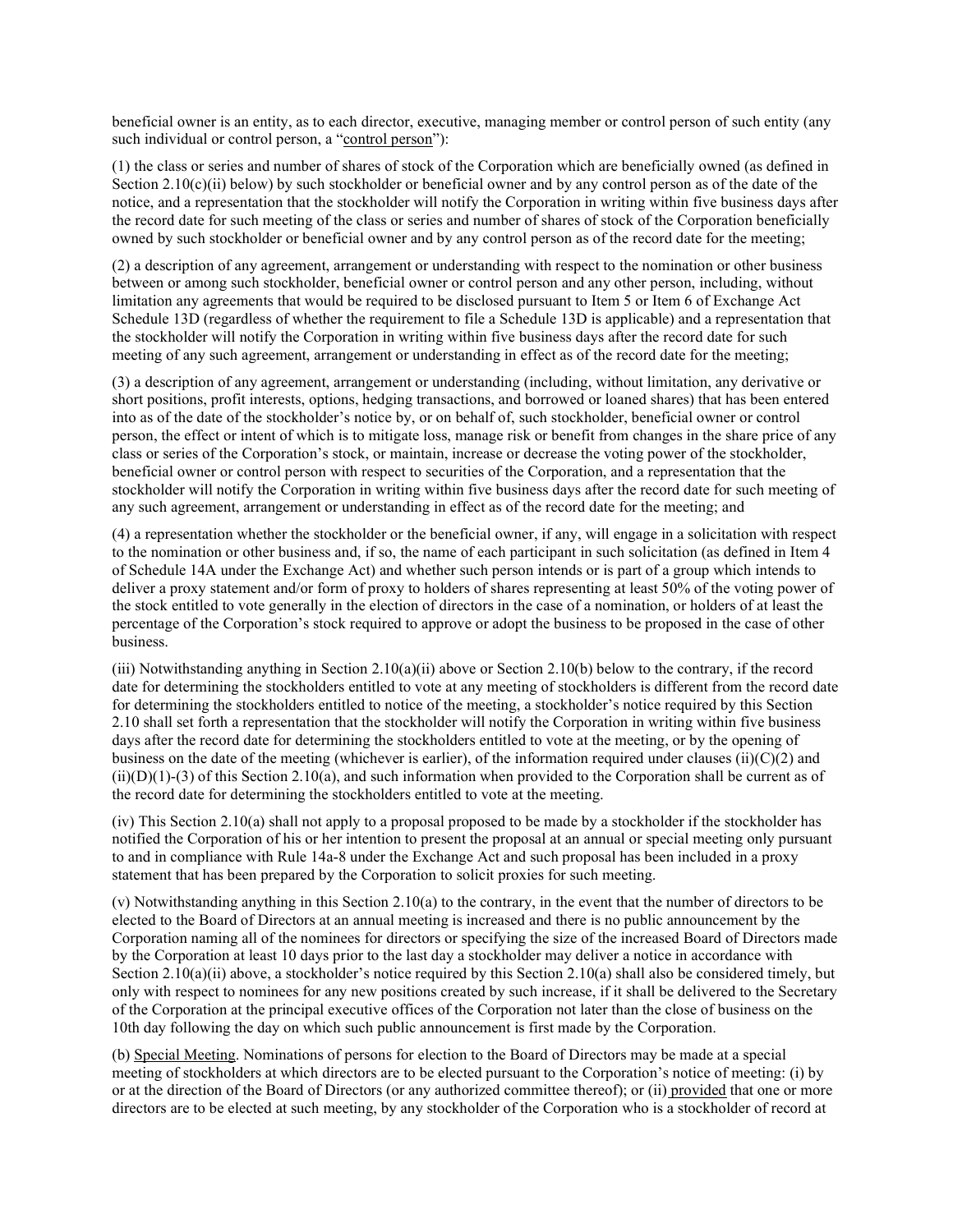the time the notice provided for in this Section 2.10(b) is delivered to the Secretary of the Corporation, who is entitled to vote at the meeting and upon such election and who delivers notice thereof in writing setting forth the information required by Section 2.10(a) above and provides the additional information required by Section 2.9 above. In the event the Corporation calls a special meeting of stockholders for the purpose of electing one or more directors to the Board of Directors, any stockholder entitled to vote in such election of directors may nominate a person or persons (as the case may be) for election to such position(s) as specified in the Corporation's notice of meeting, if the notice required by this Section 2.10(b) shall be delivered to the Secretary of the Corporation at the principal executive offices of the Corporation not earlier than the close of business on the 120th day prior to such special meeting and not later than the close of business on the later of the 90th day prior to such special meeting or the 10th day following the date on which public announcement of the date of the special meeting and of the nominees proposed by the Board of Directors to be elected at such meeting is first made by the Corporation. The number of nominees a stockholder may nominate for election at the special meeting (or in the case of a stockholder giving the notice on behalf of a beneficial owner, the number of nominees a stockholder may nominate for election at the annual meeting on behalf of such beneficial owner) shall not exceed the number of directors to be elected at such special meeting. In no event shall an adjournment, recess or postponement of a special meeting commence a new time period (or extend any time period) for the giving of a stockholder's notice as described above.

#### (c) General.

(i) Except as otherwise required by law, only such persons who are nominated in accordance with the procedures set forth in this Section 2.10 shall be eligible to be elected at any meeting of stockholders of the Corporation to serve as directors and only such other business shall be conducted at a meeting of stockholders as shall have been brought before the meeting in accordance with the procedures set forth in this Section 2.10. Except as otherwise required by law, each of the Board of Directors or the chairman of the meeting shall have the power to determine whether a nomination or any other business proposed to be brought before the meeting was made or proposed, as the case may be, in accordance with the procedures set forth in this Section 2.10 (including whether a stockholder or beneficial owner solicited (or is part of a group which solicited) or did not so solicit, as the case may be, proxies in compliance with such stockholder's representation as required by clause (a)(ii)(D)(4) of this Section 2.10). If any proposed nomination or other business is not in compliance with this Section 2.10, then except as otherwise required by law, the chairman of the meeting shall have the power to declare that such nomination shall be disregarded or that such other business shall not be transacted. Notwithstanding the foregoing provisions of this Section 2.10, unless otherwise required by law, or otherwise determined by the Board of Directors or the chairman of the meeting, if the stockholder does not provide the information required under Section 2.9 or clauses (a)(ii)(C)(2) and (a)(ii)(D)(1)-(3) of this Section 2.10 to the Corporation within the time frames specified herein, any such nomination shall be disregarded and any such other business shall not be transacted, notwithstanding that proxies in respect of such vote may have been received by the Corporation. Notwithstanding the foregoing provisions of this Section 2.10, unless otherwise required by law, or otherwise determined by the Board of Directors or the chairman of the meeting, if the stockholder (or a qualified representative of the stockholder) does not appear at the annual or special meeting of stockholders of the Corporation to present a nomination or other business (whether pursuant to the requirements of these Bylaws or in accordance with Rule 14a-8 under the Exchange Act), such nomination shall be disregarded and such other business shall not be transacted, notwithstanding that proxies in respect of such vote may have been received by the Corporation. To be considered a qualified representative of a stockholder pursuant to the preceding sentence, a person must be a duly authorized officer, manager or partner of such stockholder or authorized by a writing executed by such stockholder (or a reliable reproduction of the writing) delivered to the Corporation prior to the making of such nomination or proposal at such meeting (and in any event not fewer than five days before the meeting) stating that such person is authorized to act for such stockholder as proxy at the meeting of stockholders.

(ii) For purposes of this Section 2.10, the "close of business" shall mean 6:00 p.m. local time at the principal executive offices of the Corporation on any calendar day, whether or not the day is a business day, and a "public announcement" shall mean disclosure in a press release reported by the Dow Jones News Service, Associated Press or a comparable national news service or in a document publicly filed by the Corporation with the Securities and Exchange Commission pursuant to Sections 13, 14 or 15(d) of the Exchange Act. For purposes of clause  $(a)(ii)(D)(1)$  of this Section 2.10, shares shall be treated as "beneficially owned" by a person if the person beneficially owns such shares, directly or indirectly, for purposes of Section 13(d) of the Exchange Act and Regulations 13D and 13G thereunder or has or shares pursuant to any agreement, arrangement or understanding (whether or not in writing): (A) the right to acquire such shares (whether such right is exercisable immediately or only after the passage of time or the fulfillment of a condition or both); (B) the right to vote such shares, alone or in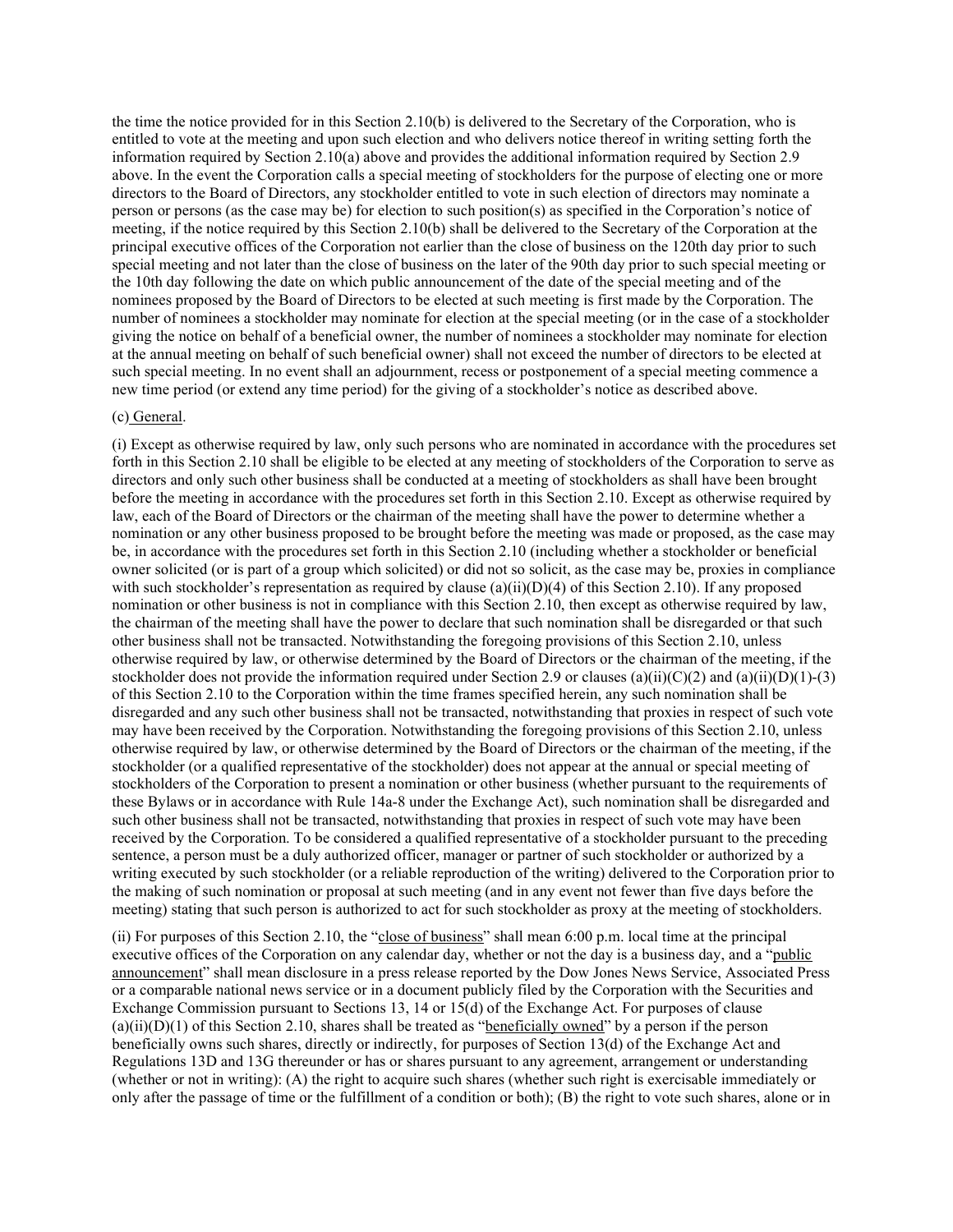concert with others; and/or (C) investment power with respect to such shares, including the power to dispose of, or to direct the disposition of, such shares.

(iii) Nothing in this Section 2.10 shall be deemed to affect any rights of the holders of any series of Preferred Stock to elect directors pursuant to any applicable provisions of the Certificate of Incorporation (including any Preferred Stock Designation).

### Section 2.11 Action by Written Consent.

(a) Except as otherwise provided for or fixed pursuant to the Certificate of Incorporation (including any Preferred Stock Designation), no action that is required or permitted to be taken by the stockholders of the Corporation may be effected by consent of stockholders in lieu of a meeting of stockholder; provided, however, that at any time when (i) Harry Stylli, (ii) Athyrium Capital Management, LP, and (iii) Andrew Midler, including for each any entities affiliated therewith, collectively, beneficially own (as defined by Securities and Exchange Commission rules promulgated under Section 13 of the Securities Exchange Act of 1934) shares representing more than 50% of the voting power of the stock outstanding and entitled to vote, any action required or permitted to be taken at any annual or special meeting of stockholders of the Corporation may be taken without a meeting, without prior notice and without a vote, if a consent or consents in writing, setting forth the action so taken, are signed by the holders of the outstanding stock having not less than the minimum number of votes that would be necessary to authorize or take such action at a meeting at which all shares entitled to vote thereon were present and voted. To be effective, a written consent must be delivered to the Corporation by delivery to its registered office in the State of Delaware, its principal place of business or an officer or agent of the Corporation having custody of the book in which proceedings of meetings of stockholders are recorded. Delivery made to the Corporation's registered office shall be by hand or by certified or registered mail, return receipt requested. No written consent shall be effective to take the corporate action referred to therein unless written consents signed by a sufficient number of holders to take action are delivered to the Corporation in accordance with this Section 2.11(a) within 60 days of the first date on which a written consent is so delivered to the Corporation. Any person executing a consent may provide, whether through instruction to an agent or otherwise, that such a consent shall be effective at a future time (including a time determined upon the happening of an event), no later than 60 days after such instruction is given or such provision is made, if evidence of such instruction or provision is provided to the Corporation. Unless otherwise provided, any such consent shall be revocable prior to its becoming effective.

(b) Prompt notice of the taking of the corporate action without a meeting by less than unanimous written consent shall be given to those stockholders who have not consented in writing and who, if the action had been taken at a meeting, would have been entitled to notice of the meeting if the record date for notice of such meeting had been the date that written consents signed by a sufficient number of stockholders to take the action were delivered to the Corporation in the manner required by this Section 2.11.

Section 2.12 Inspectors of Election. Before any meeting of stockholders, the Corporation may, and shall if required by law, appoint one or more inspectors of election to act at the meeting and make a written report thereof. Inspectors may be employees of the Corporation. The Corporation may designate one or more persons as alternate inspectors to replace any inspector who fails to act. If no inspector or alternate is able to act at a meeting of stockholders, the chairman of the meeting may, and shall if required by law, appoint one or more inspectors to act at the meeting. Each inspector, before entering upon the discharge of his or her duties, shall take and sign an oath faithfully to execute the duties of inspector with strict impartiality and according to the best of his or her ability. Inspectors need not be stockholders. No director or nominee for the office of director at an election shall be appointed as an inspector at such election.

Such inspectors shall:

(a) determine the number of shares outstanding and the voting power of each, the number of shares represented at the meeting, the existence of a quorum, and the validity of proxies and ballots;

(b) determine and retain for a reasonable period a record of the disposition of any challenges made to any determination by the inspectors;

(c) count and tabulate all votes and ballots; and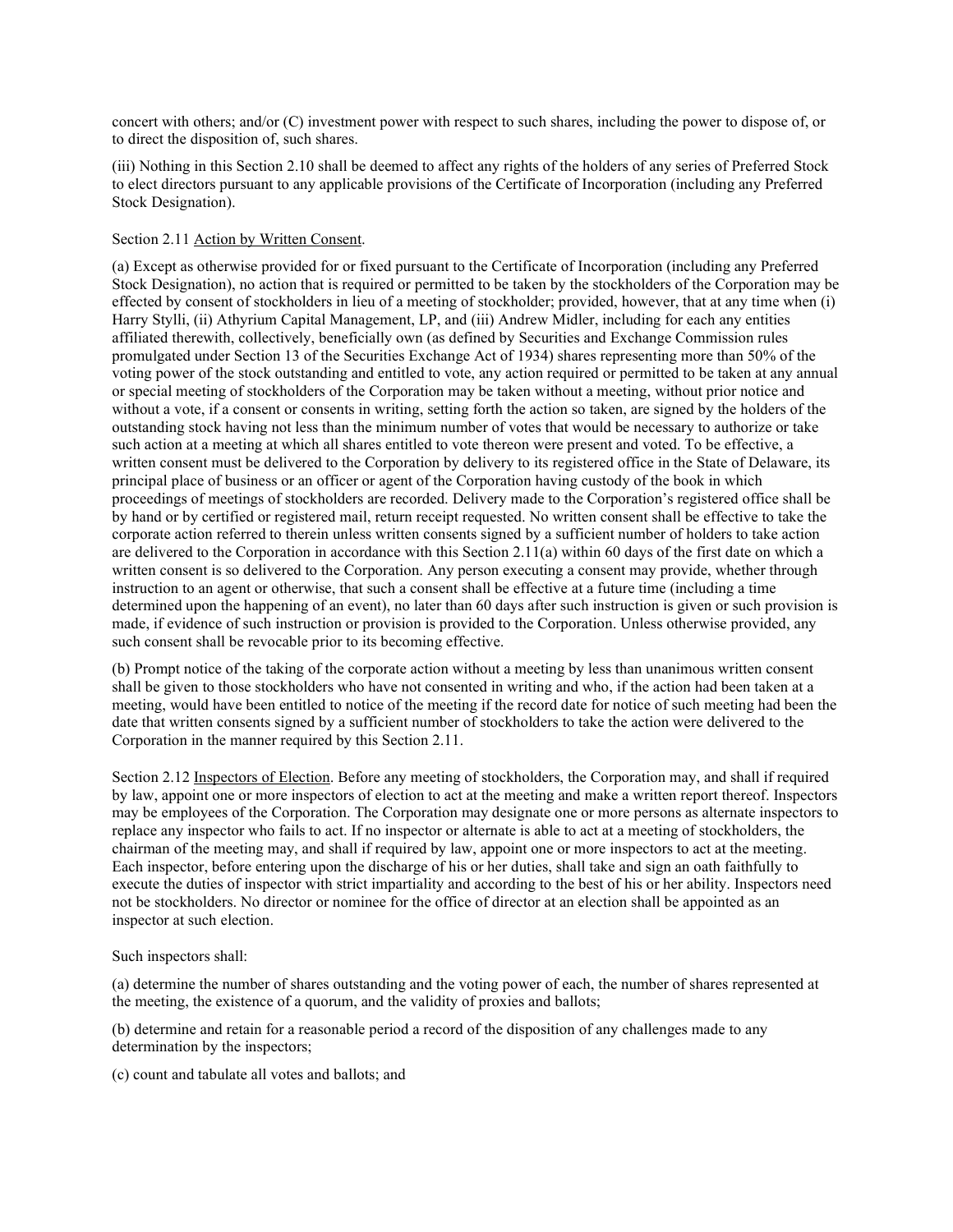(d) certify their determination of the number of shares represented at the meeting, and their count of all votes and ballots.

Section 2.13 Meetings by Remote Communications. The Board of Directors may, in its sole discretion, determine that a meeting of stockholders shall not be held at any place, but may instead be held solely by means of remote communication in accordance with Section 211(a)(2) of the DGCL. If authorized by the Board of Directors in its sole discretion, and subject to such guidelines and procedures as the Board of Directors may adopt, stockholders and proxyholders not physically present at a meeting of stockholders may, by means of remote communication: (a) participate in a meeting of stockholders; and (b) be deemed present in person and vote at a meeting of stockholders whether such meeting is to be held at a designated place or solely by means of remote communication, provided that: (i) the Corporation shall implement reasonable measures to verify that each person deemed present and permitted to vote at the meeting by means of remote communication is a stockholder or proxyholder; (ii) the Corporation shall implement reasonable measures to provide such stockholders and proxyholders a reasonable opportunity to participate in the meeting and to vote on matters submitted to the stockholders, including an opportunity to read or hear the proceedings of the meeting substantially concurrently with such proceedings; and (iii) if any stockholder or proxyholder votes or takes other action at the meeting by means of remote communication, a record of such vote or other action shall be maintained by the Corporation.

Section 2.14 Delivery to the Corporation. Whenever this Article II requires one or more persons (including a record or beneficial owner of stock) to deliver a document or information to the Corporation or any officer, employee or agent thereof (including any notice, request, questionnaire, revocation, representation or other document or agreement), the Corporation shall not be required to accept delivery of such document or information unless the document or information is in writing exclusively (and not in an electronic transmission) and delivered exclusively by hand (including, without limitation, overnight courier service) or by certified or registered mail, return receipt requested.

## ARTICLE III **DIRECTORS**

Section 3.1 Powers. Except as otherwise required by the DGCL or as provided in the Certificate of Incorporation (including any Preferred Stock Designation), the business and affairs of the Corporation shall be managed by or under the direction of the Board of Directors. In addition to the powers and authorities these Bylaws expressly confer upon it, the Board of Directors may exercise all such powers of the Corporation and do all such lawful acts and things as are not by law, the Certificate of Incorporation (including any Preferred Stock Designation) or these Bylaws required to be exercised or done by the stockholders.

Section 3.2 Number, Term of Office and Election. Except as otherwise provided for or fixed pursuant to the Certificate of Incorporation (including any Preferred Stock Designation), the Board of Directors shall consist of such number of directors as shall be determined from time to time solely by resolution adopted by the affirmative vote of a majority of the total number of directors then authorized (hereinafter referred to as the "Whole Board"). At any meeting of stockholders at which directors are to be elected, directors shall be elected by a plurality of the votes cast. Each director shall hold office until the next election of directors and until his or her successor shall have been duly elected and qualified. Directors need not be stockholders unless so required by the Certificate of Incorporation (including any Preferred Stock Designation) or these Bylaws, wherein other qualifications for directors may be prescribed.

Section 3.3 <u>Vacancies and Newly Created Directorships</u>. Subject to the rights of the holders of any outstanding series of Preferred Stock, and unless otherwise required by law, newly created directorships resulting from any increase in the authorized number of directors and any vacancies in the Board of Directors resulting from death, resignation, retirement, disqualification, removal from office or other cause shall be filled solely by the affirmative vote of a majority of the remaining directors then in office, even though less than a quorum, or by the sole remaining director, and any director so chosen shall hold office until the next election of directors. No decrease in the authorized number of directors shall shorten the term of any incumbent.

Section 3.4 Resignations and Removal.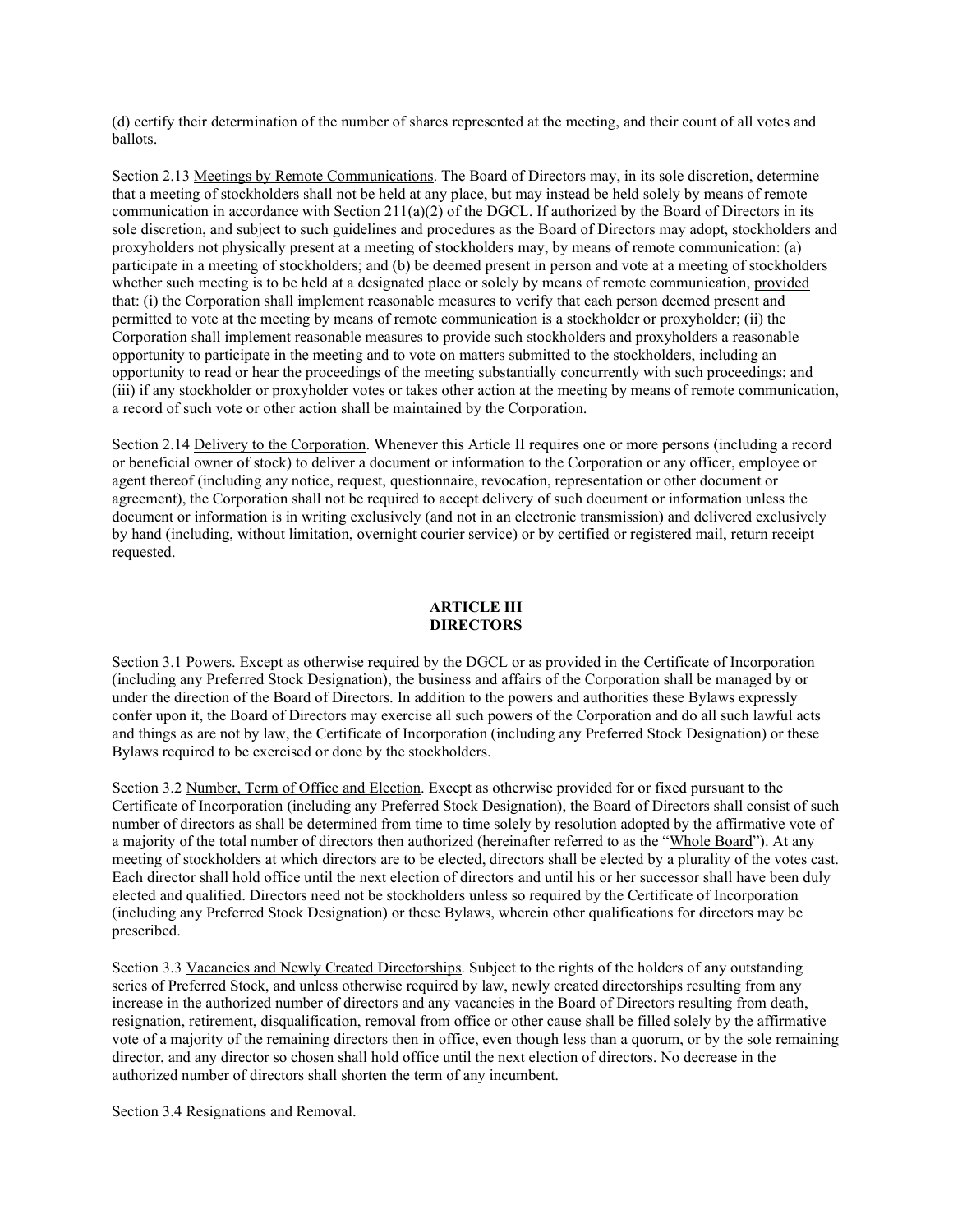(a) Any director may resign at any time upon notice given in writing or by electronic transmission to the Board of Directors, the Chairman of the Board of Directors or the Secretary of the Corporation. Such resignation shall take effect upon delivery, unless the resignation specifies a later effective date or time or an effective date or time determined upon the happening of an event or events. Unless otherwise specified therein, the acceptance of such resignation shall not be necessary to make it effective.

(b) Any director, or the entire Board of Directors, may be removed, with or without cause, by the affirmative vote of at least a majority of the voting power of the stock outstanding and entitled to vote thereon; provided, however, that whenever the holders of any class or series are entitled to elect one or more directors by the Certificate of Incorporation (including any Preferred Stock Designation), with respect to the removal without cause of a director or directors so elected, the vote of the holders of the outstanding shares of that class or series and not the vote of the outstanding shares as a whole shall apply.

Section 3.5 Regular Meetings. Regular meetings of the Board of Directors shall be held at such place or places, within or without the State of Delaware, on such date or dates and at such time or times, as shall have been established by the Board of Directors and publicized among all directors. A notice of each regular meeting shall not be required.

Section 3.6 Special Meetings. Special meetings of the Board of Directors for any purpose or purposes may be called at any time by the Chairman of the Board of Directors, the Chief Executive Officer, the Lead Independent Director (as defined below) or a majority of the directors then in office. The person or persons authorized to call special meetings of the Board of Directors may fix the place, within or without the State of Delaware, date and time of such meetings. Notice of each such meeting shall be given to each director, if by mail, addressed to such director at his or her residence or usual place of business, at least five days before the day on which such meeting is to be held, or shall be sent to such director by electronic transmission, or be delivered personally or by telephone, in each case at least 24 hours prior to the time set for such meeting. A notice of special meeting need not state the purpose of such meeting, and, unless indicated in the notice thereof, any and all business may be transacted at a special meeting.

Section 3.7 Participation in Meetings by Conference Telephone. Members of the Board of Directors, or of any committee thereof, may participate in a meeting of such Board of Directors or committee by means of conference telephone or other communications equipment by means of which all persons participating in the meeting can hear each other, and such participation shall constitute presence in person at such meeting.

Section 3.8 Quorum and Voting. Except as otherwise required by law, the Certificate of Incorporation or these Bylaws, a majority of the Whole Board shall constitute a quorum for the transaction of business at any meeting of the Board of Directors, and the vote of a majority of the directors present at a duly held meeting at which a quorum is present shall be the act of the Board of Directors. The chairman of the meeting or a majority of the directors present may adjourn the meeting to another time and place whether or not a quorum is present. At any adjourned meeting at which a quorum is present, any business may be transacted which might have been transacted at the meeting as originally called.

Section 3.9 Board of Directors Action by Written Consent Without a Meeting. Unless otherwise restricted by the Certificate of Incorporation or these Bylaws, any action required or permitted to be taken at any meeting of the Board of Directors, or any committee thereof, may be taken without a meeting, provided that all members of the Board of Directors or committee, as the case may be, consent in writing or by electronic transmission to such action. After an action is taken, the consent or consents relating thereto shall be filed with the minutes or proceedings of the Board of Directors or committee in the same paper or electronic form as the minutes are maintained. Any person (whether or not then a director) may provide, whether through instruction to an agent or otherwise, that a consent to action shall be effective at a future time (including a time determined upon the happening of an event), no later than 60 days after such instruction is given or such provision is made and such consent shall be deemed to have been given at such effective time so long as such person is then a director and did not revoke the consent prior to such time. Any such consent shall be revocable prior to its becoming effective.

Section 3.10 Chairman of the Board. The Chairman of the Board shall preside at meetings of directors and shall perform such other duties as the Board of Directors may from time to time determine. If the Chairman of the Board is not present at a meeting of the Board of Directors, the Lead Independent Director shall preside, and if the Lead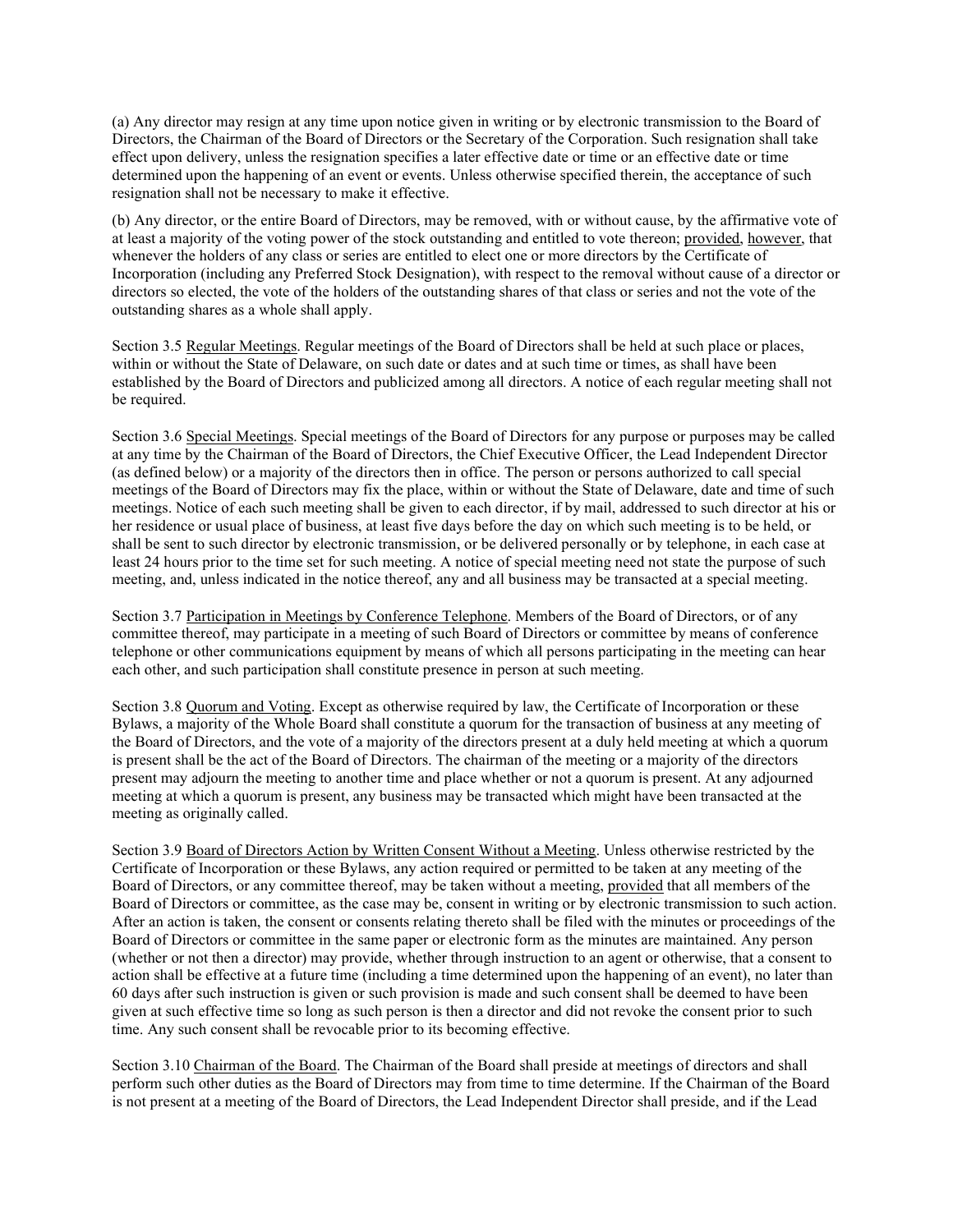Independent Director is not present at a meeting of the Board of Directors, another director chosen by the Board of Directors shall preside.

Section 3.11 Lead Independent Director. The Independent Directors (as defined below) may elect a lead independent director from among the Independent Directors (the "Lead Independent Director"). The Lead Independent Director, if any, will chair meetings and executive sessions of the independent directors and will assume such other duties that the Board of Directors may designate from time to time or as prescribed by these Bylaws. "Independent Director" shall have the meaning ascribed to such term under the rules of the exchange upon which shares of the Corporation's Common Stock are primarily traded.

Section 3.12 Rules and Regulations. The Board of Directors shall adopt such rules and regulations not inconsistent with the provisions of law, the Certificate of Incorporation or these Bylaws for the conduct of its meetings and management of the affairs of the Corporation as the Board of Directors shall deem proper.

Section 3.13 Fees and Compensation of Directors. Unless otherwise restricted by the Certificate of Incorporation, directors may receive such compensation, if any, for their services on the Board of Directors and its committees, and as Lead Independent Director, and such reimbursement of expenses, as may be fixed or determined by resolution of the Board of Directors.

Section 3.14 Emergency Bylaws. In the event of any emergency, disaster or catastrophe, as referred to in Section 110 of the DGCL, or other similar emergency condition, as a result of which a quorum of the Board of Directors or a standing committee of the Board of Directors cannot readily be convened for action, then the director or directors in attendance at the meeting shall constitute a quorum. Such director or directors in attendance may further take action to appoint one or more of themselves or other directors to membership on any standing or temporary committees of the Board of Directors as they shall deem necessary and appropriate.

# ARTICLE IV **COMMITTEES**

Section 4.1 Committees of the Board of Directors. The Board of Directors may designate one or more committees, each such committee to consist of one or more of the directors of the Corporation. The Board of Directors may designate one or more directors as alternate members of any committee to replace any absent or disqualified member at any meeting of the committee. In the absence or disqualification of a member of a committee, the member or members present at any meeting and not disqualified from voting, whether or not he, she or they constitute a quorum, may unanimously appoint another member of the Board of Directors to act at the meeting in the place of any such absent or disqualified member. Any such committee, to the extent permitted by law and provided in the resolution of the Board of Directors establishing such committee, shall have and may exercise all the powers and authority of the Board of Directors in the management of the business and affairs of the Corporation, and may authorize the seal of the Corporation to be affixed to all papers which may require it; but no such committee shall have the power or authority in reference to the following matters: (a) approving or adopting, or recommending to the stockholders, any action or matter (other than the election or removal of directors) expressly required by the DGCL to be submitted to stockholders for approval; or (b) adopting, amending or repealing any bylaw of the Corporation. All committees of the Board of Directors shall keep minutes of their meetings and shall report their proceedings to the Board of Directors when requested or required by the Board of Directors.

Section 4.2 Meetings and Action of Committees. Unless the Board of Directors provides otherwise by resolution, any committee of the Board of Directors may adopt, alter and repeal such rules and regulations not inconsistent with the provisions of law, the Certificate of Incorporation or these Bylaws for the conduct of its meetings as such committee may deem proper. A majority of the directors then serving on a committee shall constitute a quorum for the transaction of business by the committee except as otherwise required by law, the Certificate of Incorporation or these Bylaws, and except as otherwise provided in a resolution of the Board of Directors; provided, however, that in no case shall a quorum be less than one-third of the directors then serving on the committee. Unless the Certificate of Incorporation, these Bylaws or a resolution of the Board of Directors requires a greater number, the vote of a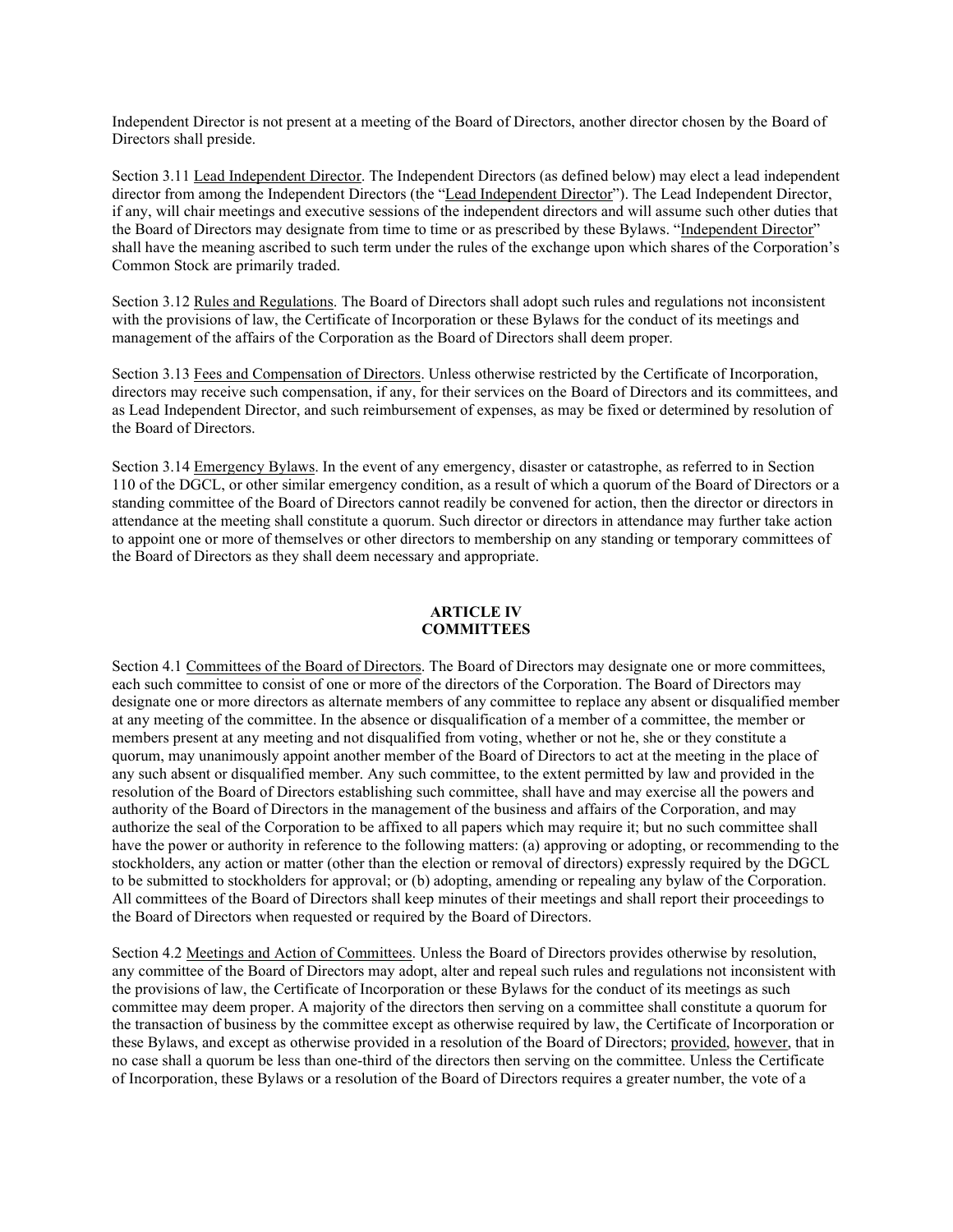majority of the members of a committee present at a meeting at which a quorum is present shall be the act of the committee.

# ARTICLE V **OFFICERS**

Section 5.1 Officers. The officers of the Corporation shall consist of a Chief Executive Officer, a President, a Chief Financial Officer, a Secretary, a Controller and such other officers as the Board of Directors may from time to time determine, including a Treasurer and one or more Senior Vice Presidents or Vice Presidents, each of whom shall be elected by the Board of Directors, each to have such authority, functions or duties as set forth in these Bylaws or as determined by the Board of Directors. Each officer shall be elected by the Board of Directors and shall hold office for such term as may be prescribed by the Board of Directors and until such person's successor shall have been duly elected and qualified, or until such person's earlier death, disqualification, resignation or removal. Any number of offices may be held by the same person; provided, however, that no officer shall execute, acknowledge or verify any instrument in more than one capacity if such instrument is required by law, the Certificate of Incorporation or these Bylaws to be executed, acknowledged or verified by two or more officers. The Board of Directors may require any officer, agent or employee to give security for the faithful performance of his or her duties.

Section 5.2 Compensation. The salaries of the officers of the Corporation and the manner and time of the payment of such salaries shall be fixed and determined by the Board of Directors or by a duly authorized officer and may be altered by the Board of Directors from time to time as it deems appropriate, subject to the rights, if any, of such officers under any contract of employment.

Section 5.3 Removal, Resignation and Vacancies. Any officer of the Corporation may be removed, with or without cause, by the Board of Directors or by a duly authorized officer, without prejudice to the rights, if any, of such officer under any contract to which the Corporation is a party. Any officer may resign at any time upon notice given in writing or by electronic transmission to the Corporation, without prejudice to the rights, if any, of the Corporation under any contract to which such officer is a party. If any vacancy occurs in any office of the Corporation, the Board of Directors may elect a successor to fill such vacancy for the remainder of the unexpired term and until a successor shall have been duly elected and qualified.

Section 5.4 Chief Executive Officer. The Chief Executive Officer shall have general supervision and direction of the business and affairs of the Corporation, shall be responsible for corporate policy and strategy, and shall report directly to the Board of Directors. Unless otherwise provided in these Bylaws or determined by the Board of Directors, all other officers of the Corporation shall report directly to the Chief Executive Officer or as otherwise determined by the Chief Executive Officer. The Chief Executive Officer shall, if present and in the absence of the Chairman of the Board of Directors, preside at meetings of the stockholders.

Section 5.5 President. The person holding the office of Chief Executive Officer shall be the President of the Corporation unless the Board of Directors shall have designated another individual as the President. Subject to the supervisory powers of the Chief Executive Officer (if the President is an officer other than the Chief Executive Officer), the President shall have general responsibility for the management and control of the operations of the Corporation. The President shall, when requested, counsel with and advise the other officers of the Corporation and shall perform such other duties as the Board of Directors or the Chief Executive Officer may from time to time determine.

Section 5.6 Chief Financial Officer. The Chief Financial Officer shall exercise all the powers and perform the duties of the office of the chief financial officer and in general have overall supervision of the financial operations of the Corporation. The Chief Financial Officer shall, when requested, counsel with and advise the other officers of the Corporation and shall perform such other duties as the Board of Directors, the Chief Executive Officer or the President may from time to time determine.

Section 5.7 Vice Presidents. Each Vice President shall have such powers and duties as shall be prescribed by his or her superior officer, the Chief Executive Officer or the President. A Vice President shall, when requested, counsel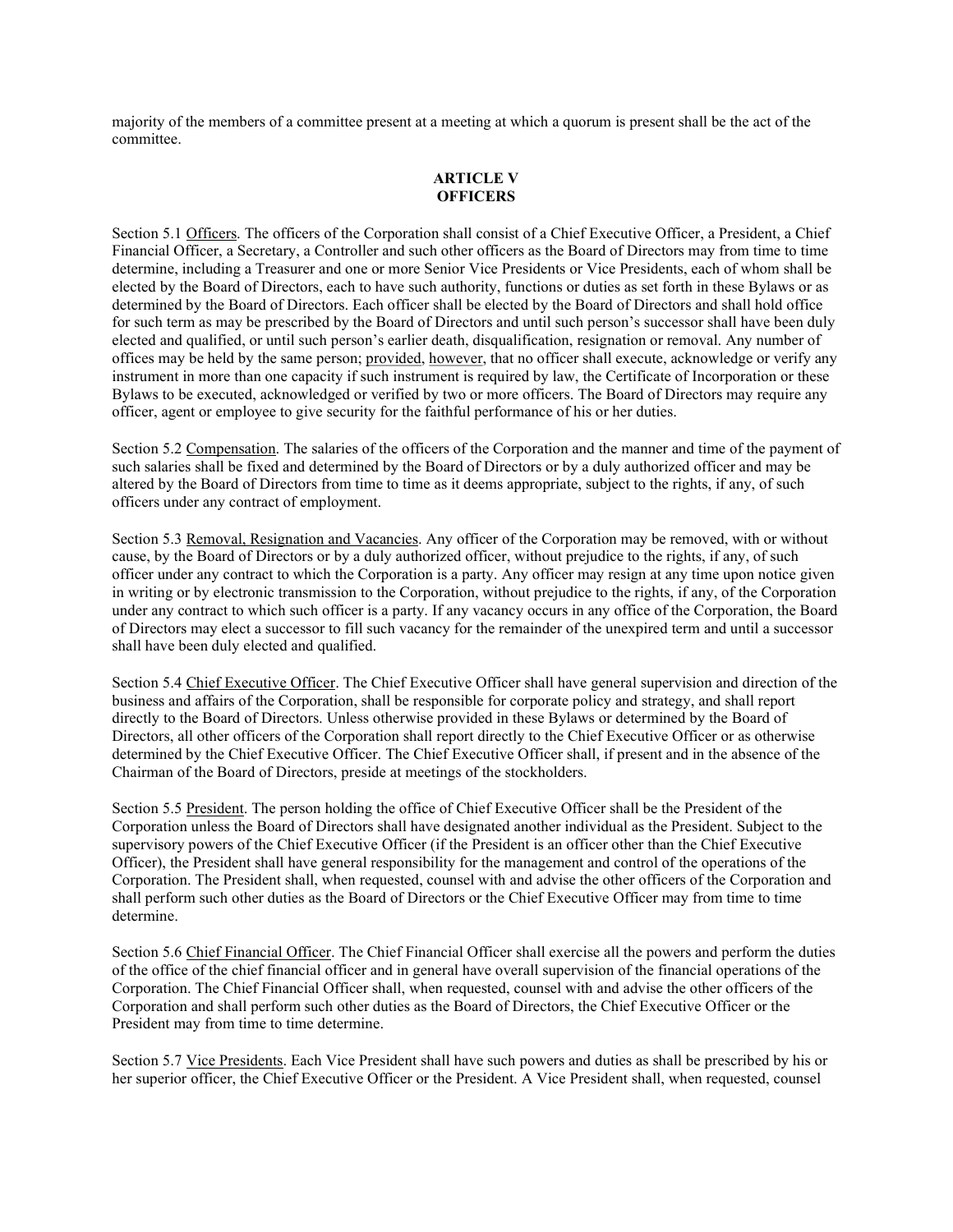with and advise the other officers of the Corporation and shall perform such other duties as the Board of Directors, the Chief Executive Officer, the President or another duly authorized officer may from time to time determine.

Section 5.8 Treasurer. The Treasurer shall supervise and be responsible for all the funds and securities of the Corporation, the deposit of all moneys and other valuables to the credit of the Corporation in depositories of the Corporation, borrowings and compliance with the provisions of all indentures, agreements and instruments governing such borrowings to which the Corporation is a party, the disbursement of funds of the Corporation and the investment of its funds, and in general shall perform all of the duties incident to the office of the Treasurer. The Treasurer shall, when requested, counsel with and advise the other officers of the Corporation and shall perform such other duties as the Board of Directors, the Chief Executive Officer, the President or the Chief Financial Officer may from time to time determine.

Section 5.9 Controller. The Controller shall be the chief accounting officer of the Corporation. The Controller shall, when requested, counsel with and advise the other officers of the Corporation and shall perform such other duties as the Board of Directors, the Chief Executive Officer, the President, the Chief Financial Officer or the Treasurer may from time to time determine.

Section 5.10 Secretary. The powers and duties of the Secretary are: (i) to act as Secretary at all meetings of the Board of Directors, of the committees of the Board of Directors and of the stockholders and to record the proceedings of such meetings in a book or books to be kept for that purpose; (ii) to see that all notices required to be given by the Corporation are duly given and served; (iii) to act as custodian of the seal of the Corporation, if any, and affix the seal or cause it to be affixed to all certificates of stock of the Corporation and to all documents, the execution of which on behalf of the Corporation under its seal is duly authorized in accordance with the provisions of these Bylaws; (iv) to have charge of the books, records and papers of the Corporation and see that the reports, statements and other documents required by law to be kept and filed are properly kept and filed; and (v) to perform all of the duties incident to the office of Secretary. The Secretary shall, when requested, counsel with and advise the other officers of the Corporation and shall perform such other duties as the Board of Directors, the Chief Executive Officer or the President may from time to time determine.

Section 5.11 Additional Matters. The Chief Executive Officer and the Chief Financial Officer of the Corporation shall have the authority to designate employees of the Corporation to have the title of Vice President, Assistant Vice President, Assistant Treasurer or Assistant Secretary. Any employee so designated shall have the powers and duties determined by the officer making such designation. The persons upon whom such titles are conferred shall not be deemed officers of the Corporation unless elected by the Board of Directors.

Section 5.12 Checks; Drafts; Evidences of Indebtedness. From time to time, the Board of Directors shall determine the method, and designate (or authorize officers of the Corporation to designate) the person or persons who shall have authority, to sign or endorse all checks, drafts, other orders for payment of money and notes, bonds, debentures or other evidences of indebtedness that are issued in the name of or payable by the Corporation, and only the persons so authorized shall sign or endorse such instruments.

Section 5.13 Corporate Contracts and Instruments; How Executed. Except as otherwise provided in these Bylaws, the Board of Directors may determine the method, and designate (or authorize officers of the Corporation to designate) the person or persons who shall have authority to enter into any contract or execute any instrument in the name of and on behalf of the Corporation. Such authority may be general or confined to specific instances. Unless so authorized, or within the power incident to a person's office or other position with the Corporation, no person shall have any power or authority to bind the Corporation by any contract or engagement or to pledge its credit or to render it liable for any purpose or for any amount.

Section 5.14 Signature Authority. Unless otherwise determined by the Board of Directors or otherwise provided by law or these Bylaws, contracts, evidences of indebtedness and other instruments or documents of the Corporation may be executed, signed or endorsed: (i) by the Chief Executive Officer or the President; or (ii) by the Chief Financial Officer. The authority of any Vice President, Treasurer, Secretary or Controller to execute, sign or endorse contracts, evidences of indebtedness and other instruments or documents of the Corporation shall be determined by the Board of Directors.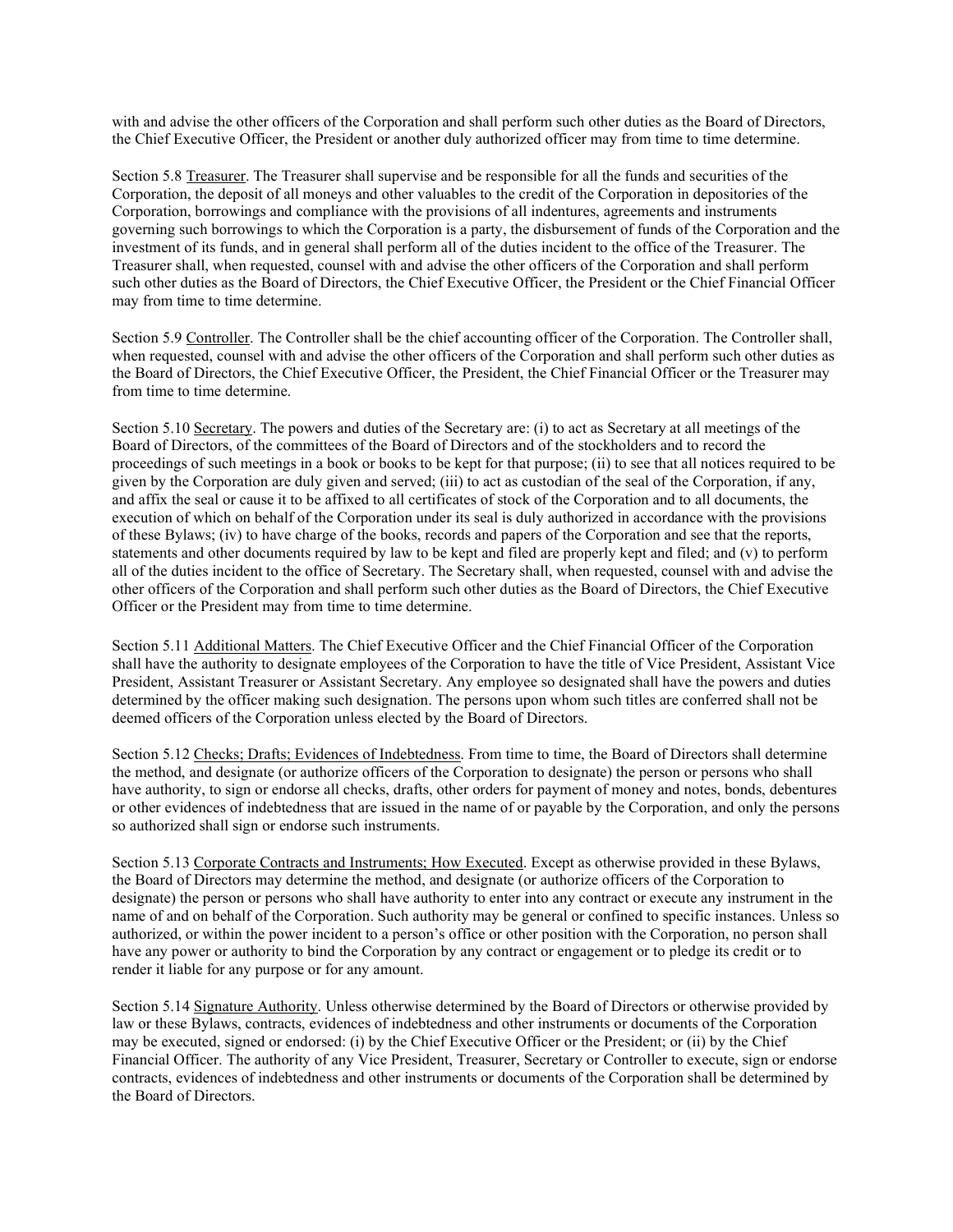Section 5.15 Action with Respect to Securities of Other Corporations or Entities. The Chief Executive Officer or any other officer of the Corporation authorized by the Board of Directors or the Chief Executive Officer is authorized to vote, represent, and exercise on behalf of the Corporation all rights incident to any and all shares or other equity interests of any other corporation or entity or corporations or entities, standing in the name of the Corporation. The authority herein granted may be exercised either by such person directly or by any other person authorized to do so by proxy or power of attorney duly executed by the person having such authority.

Section 5.16 Delegation. The Board of Directors may from time to time delegate the powers or duties of any officer to any other officers or agents, notwithstanding the foregoing provisions of this Article V.

### ARTICLE VI INDEMNIFICATION AND ADVANCEMENT OF EXPENSES

Section 6.1 Right to Indemnification. Each person who was or is a party or is threatened to be made a party to, or was or is otherwise involved in, any action, suit, arbitration, alternative dispute resolution mechanism, investigation, inquiry, judicial, administrative or legislative hearing, or any other threatened, pending or completed proceeding, whether brought by or in the right of the Corporation or otherwise, including any and all appeals, whether of a civil, criminal, administrative, legislative, investigative or other nature (hereinafter a "proceeding"), by reason of the fact that he or she is or was a director or an officer (which means, for purposes of this Article VI, any individual designated by the Board of Directors as an officer for purposes of Section 16 of the Exchange Act) the Corporation or while a director or officer of the Corporation is or was serving at the request of the Corporation as a director, officer, employee, agent or trustee of another corporation or of a partnership, joint venture, trust or other enterprise, including service with respect to an employee benefit plan (hereinafter an "indemnitee"), or by reason of anything done or not done by him or her in any such capacity, shall be indemnified and held harmless by the Corporation to the fullest extent authorized by the DGCL, as the same exists or may hereafter be amended, against all expense, liability and loss (including attorneys' fees, judgments, fines, ERISA excise taxes, penalties and amounts paid in settlement by or on behalf of the indemnitee) actually and reasonably incurred by such indemnitee in connection therewith, all on the terms and conditions set forth in these Bylaws; provided, however, that, except as otherwise required by law or provided in Section 6.3 with respect to suits to enforce rights under this Article VI, the Corporation shall indemnify any such indemnitee in connection with a proceeding, or part thereof, voluntarily initiated by such indemnitee (including claims and counterclaims, whether such counterclaims are asserted by: (i) such indemnitee; or (ii) the Corporation in a proceeding initiated by such indemnitee) only if such proceeding, or part thereof, was authorized or ratified by the Board of Directors or the Board of Directors otherwise determines that indemnification or advancement of expenses is appropriate.

### Section 6.2 Right to Advancement of Expenses.

(a) In addition to the right to indemnification conferred in Section 6.1, an indemnitee shall, to the fullest extent permitted by law, also have the right to be paid by the Corporation the expenses (including attorneys' fees) incurred in defending any proceeding in advance of its final disposition (hereinafter an "advancement of expenses"); provided, however, that an advancement of expenses shall be made only upon delivery to the Corporation of an undertaking (hereinafter an "undertaking"), by or on behalf of such indemnitee, to repay all amounts so advanced if it shall ultimately be determined by final judicial decision of a court of competent jurisdiction from which there is no further right to appeal (hereinafter a "final adjudication") that such indemnitee is not entitled to be indemnified for such expenses under this Article VI or otherwise.

(b) Notwithstanding the foregoing Section 6.2(a), the Corporation shall not make or continue to make advancements of expenses to an indemnitee (except by reason of the fact that the indemnitee is or was a director of the Corporation, in which event this Section 6.2(b) shall not apply) if a determination is reasonably made that the facts known at the time such determination is made demonstrate clearly and convincingly that the indemnitee acted in bad faith or in a manner that the indemnitee did not reasonably believe to be in or not opposed to the best interests of the Corporation, or, with respect to any criminal proceeding, that the indemnitee had reasonable cause to believe his or her conduct was unlawful. Such determination shall be made: (i) by the Board of Directors by a majority vote of directors who are not parties to such proceeding, whether or not such majority constitutes a quorum; (ii) by a committee of such directors designated by a majority vote of such directors, whether or not such majority constitutes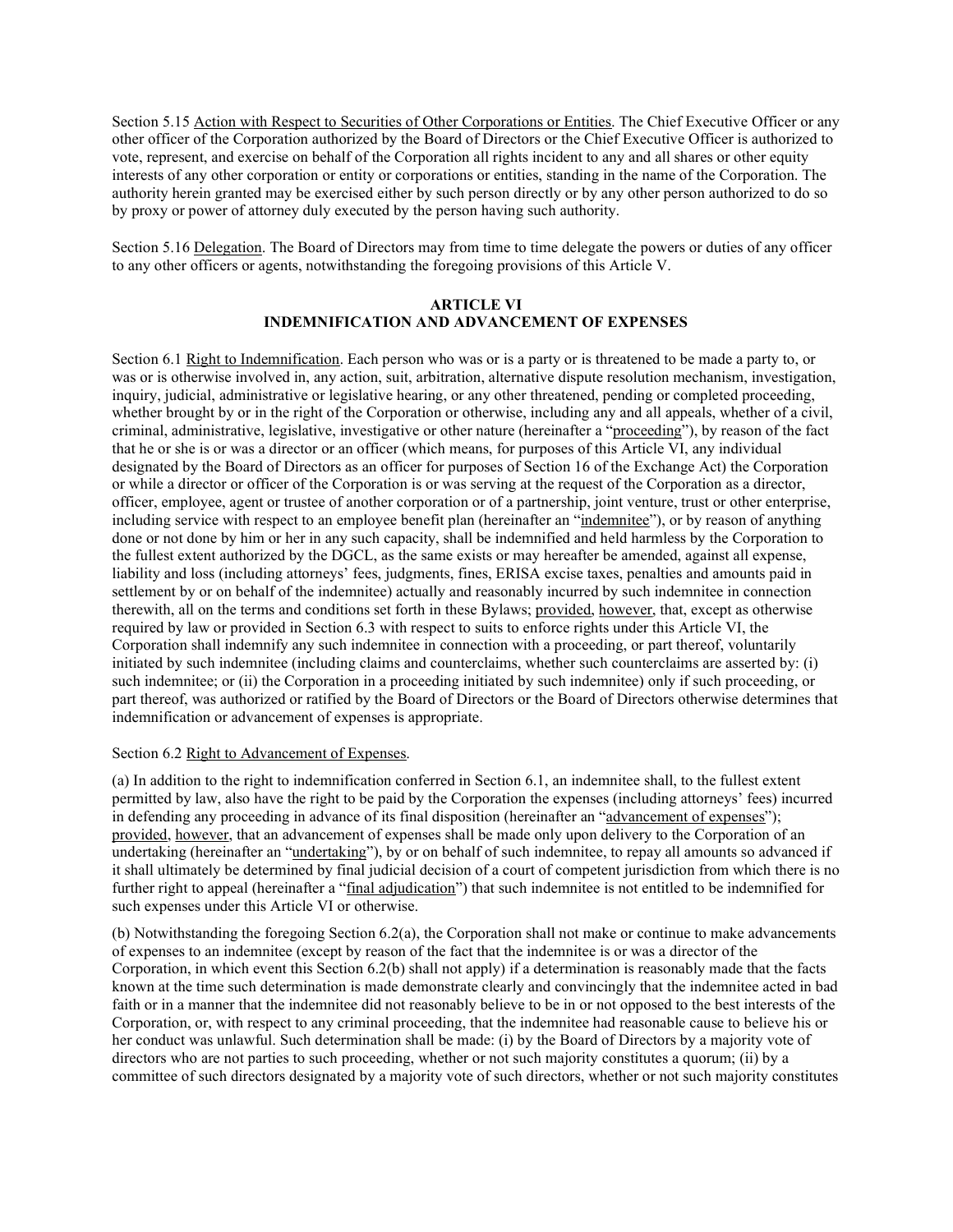a quorum; or (iii) if there are no such directors, or if such directors so direct, by independent legal counsel in a written opinion to the Board of Directors, a copy of which shall be delivered to the indemnitee.

Section 6.3 Right of Indemnitee to Bring Suit. Subject to Section 6.2(b), if a request for indemnification under Section 6.1 is not paid in full by the Corporation within 60 days, or if a request for an advancement of expenses under Section 6.2 is not paid in full by the Corporation within 20 days, after a written request has been received by the Secretary of the Corporation (and other required documentation), the indemnitee may at any time thereafter bring suit against the Corporation in a court of competent jurisdiction in the State of Delaware seeking an adjudication of entitlement to such indemnification or advancement of expenses. If successful in whole or in part in any such suit, or in a suit brought by the Corporation to recover an advancement of expenses pursuant to the terms of an undertaking, the indemnitee shall be entitled to be paid also the expense of prosecuting or defending such suit to the fullest extent permitted by law. In any suit brought by the indemnitee to enforce a right to indemnification hereunder (but not in a suit brought by the indemnitee to enforce a right to an advancement of expenses) it shall be a defense that the indemnitee has not met any applicable standard of conduct for indemnification set forth in the DGCL. Further, in any suit brought by the Corporation to recover an advancement of expenses pursuant to the terms of an undertaking, the Corporation shall be entitled to recover such expenses upon a final adjudication that the indemnitee has not met any applicable standard of conduct for indemnification set forth in the DGCL. Neither the failure of the Corporation (including its directors who are not parties to such action, a committee of such directors, independent legal counsel or its stockholders) to have made a determination prior to the commencement of such suit that indemnification of the indemnitee is proper in the circumstances because the indemnitee has met the applicable standard of conduct set forth in the DGCL, nor an actual determination by the Corporation (including its directors who are not parties to such action, a committee of such directors, independent legal counsel or its stockholders) that the indemnitee has not met such applicable standard of conduct, shall create a presumption that the indemnitee has not met the applicable standard of conduct or, in the case of such a suit brought by the indemnitee, be a defense to such suit. In any suit brought by the indemnitee to enforce a right to indemnification or to an advancement of expenses hereunder, or brought by the Corporation to recover an advancement of expenses pursuant to the terms of an undertaking, the burden of proving that the indemnitee is not entitled to be indemnified, or to such advancement of expenses, under applicable law, this Article VI or otherwise shall be on the Corporation.

Section 6.4 Non-Exclusivity of Rights. The rights to indemnification and to the advancement of expenses conferred in this Article VI shall not be exclusive of any other right which any person may have or hereafter acquire under any law, agreement, vote of stockholders or disinterested directors, provisions of a certificate of incorporation or bylaws, or otherwise.

Section 6.5 Insurance. The Corporation may maintain insurance, at its expense, to protect itself and any director, officer, employee or agent of the Corporation or another corporation, partnership, joint venture, trust or other enterprise against any expense, liability or loss, whether or not the Corporation would have the power to indemnify such person against such expense, liability or loss under the DGCL.

Section 6.6 Indemnification of Employees and Agents of the Corporation. The Corporation may, to the extent and in the manner permitted by law, and to the extent authorized from time to time, grant rights to indemnification and to the advancement of expenses to any employee or agent of the Corporation.

Section 6.7 Nature of Rights. The rights conferred upon indemnitees in this Article VI shall be contract rights and such rights shall continue as to an indemnitee who has ceased to be a director or officer and shall inure to the benefit of the indemnitee's heirs, executors and administrators. Any amendment, alteration or repeal of this Article VI that adversely affects any right of an indemnitee or its successors shall be prospective only and shall not limit or eliminate any such right with respect to any proceeding involving any occurrence or alleged occurrence of any action or omission to act that took place prior to such amendment, alteration or repeal.

Section 6.8 Settlement of Claims. Notwithstanding anything in this Article VI to the contrary, the Corporation shall not be liable to indemnify any indemnitee under this Article VI for any amounts paid in settlement of any proceeding effected without the Corporation's written consent, which consent shall not be unreasonably withheld.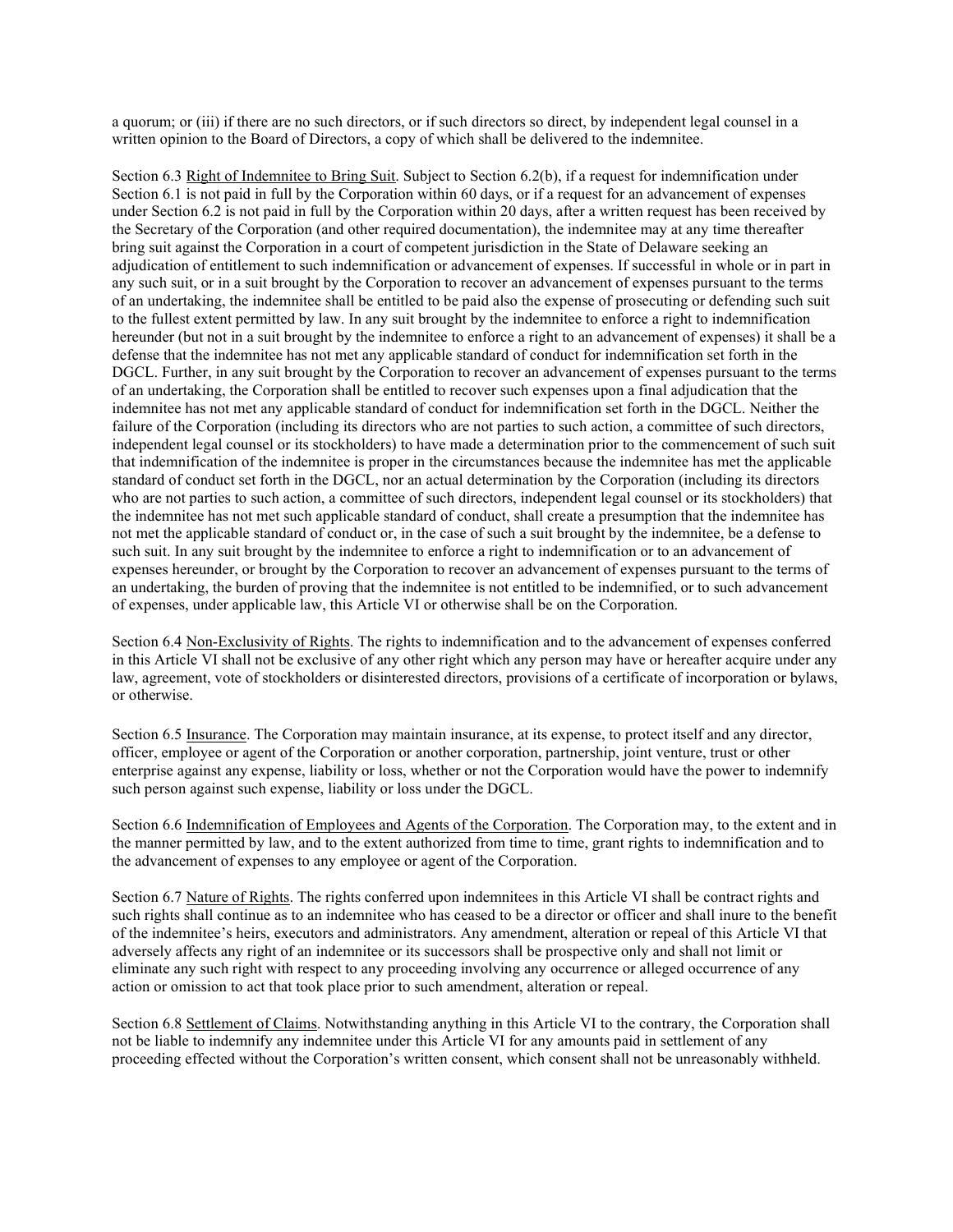Section 6.9 Subrogation. In the event of payment under this Article VI, the Corporation shall be subrogated to the extent of such payment to all of the rights of recovery of the indemnitee (excluding insurance obtained on the indemnitee's own behalf), and the indemnitee shall execute all papers required and shall do everything that may be necessary to secure such rights, including the execution of such documents necessary to enable the Corporation effectively to bring suit to enforce such rights.

Section 6.10 Severability. If any provision or provisions of this Article VI shall be held to be invalid, illegal or unenforceable as applied to any person or entity or circumstance for any reason whatsoever, then, to the fullest extent permitted by law: (a) the validity, legality and enforceability of such provision in any other circumstance and of the remaining provisions of this Article VI (including, without limitation, all portions of any paragraph of this Article VI containing any such provision held to be invalid, illegal or unenforceable, that are not by themselves invalid, illegal or unenforceable) and the application of such provision to other persons or entities or circumstances shall not in any way be affected or impaired thereby; and (b) to the fullest extent possible, the provisions of this Article VI (including, without limitation, all portions of any paragraph of this Article VI containing any such provision held to be invalid, illegal or unenforceable, that are not themselves invalid, illegal or unenforceable) shall be construed so as to give effect to the intent of the parties that the Corporation provide protection to the indemnitee to the fullest extent set forth in this Article VI.

## ARTICLE VII CAPITAL STOCK

Section 7.1 Certificates of Stock. The shares of the Corporation shall be represented by certificates; provided, however, that the Board of Directors may provide by resolution or resolutions that some or all of any or all classes or series of stock shall be uncertificated shares. Any such resolution shall not apply to shares represented by a certificate until such certificate is surrendered to the Corporation. Every holder of stock represented by certificates shall be entitled to have a certificate signed by or in the name of the Corporation by any two authorized officers of the Corporation, including, without limitation, the Chief Executive Officer, the President, the Chief Financial Officer, the Treasurer, the Controller, the Secretary, or an Assistant Treasurer or Assistant Secretary, of the Corporation certifying the number of shares owned by such holder in the Corporation. Any or all such signatures may be facsimiles. In case any officer, transfer agent or registrar who has signed or whose facsimile signature has been placed upon a certificate has ceased to be such officer, transfer agent or registrar before such certificate is issued, it may be issued by the Corporation with the same effect as if such person were such officer, transfer agent or registrar at the date of issue.

Section 7.2 Special Designation on Certificates. If the Corporation is authorized to issue more than one class of stock or more than one series of any class, then the powers, the designations, the preferences, and the relative, participating, optional or other special rights of each class of stock or series thereof and the qualifications, limitations or restrictions of such preferences and/or rights shall be set forth in full or summarized on the face or back of the certificate that the Corporation shall issue to represent such class or series of stock; provided, however, that, except as otherwise provided in Section 202 of the DGCL, in lieu of the foregoing requirements there may be set forth on the face or back of the certificate that the Corporation shall issue to represent such class or series of stock a statement that the Corporation will furnish without charge to each stockholder who so requests the powers, the designations, the preferences, and the relative, participating, optional or other special rights of each class of stock or series thereof and the qualifications, limitations or restrictions of such preferences and/or rights. Within a reasonable time after the issuance or transfer of uncertificated stock, the registered owner thereof shall be given a notice, in writing or by electronic transmission, containing the information required to be set forth or stated on certificates pursuant to this Section 7.2 or Sections 151, 156, 202(a) or 218(a) of the DGCL or with respect to this Section 7.2 and Section 151 of the DGCL a statement that the Corporation will furnish without charge to each stockholder who so requests the powers, the designations, the preferences, and the relative, participating, optional or other special rights of each class of stock or series thereof and the qualifications, limitations or restrictions of such preferences and/or rights. Except as otherwise expressly provided by law, the rights and obligations of the holders of uncertificated stock and the rights and obligations of the holders of certificates representing stock of the same class and series shall be identical.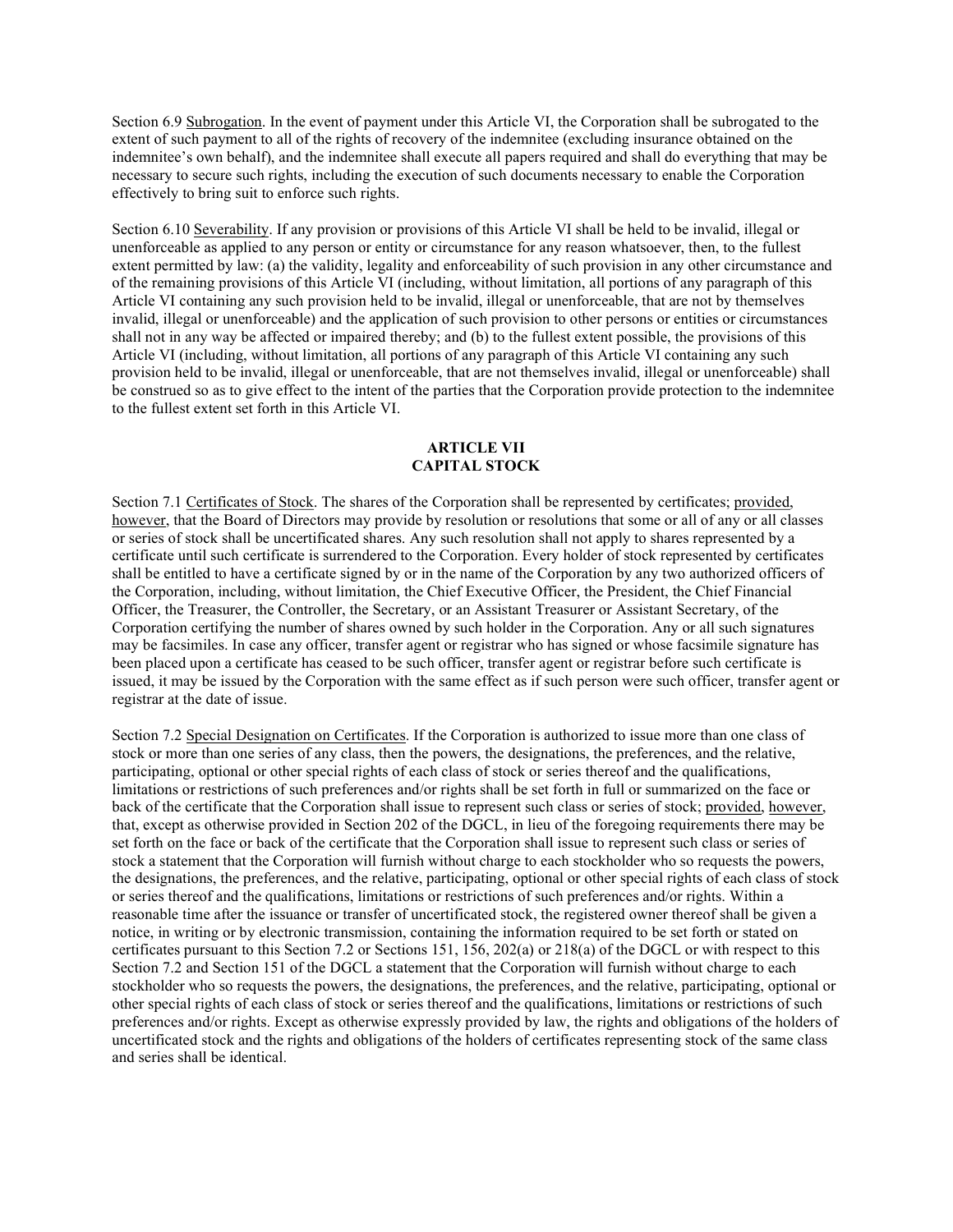Section 7.3 Transfers of Stock. Transfers of shares of stock of the Corporation shall be made only on the books of the Corporation upon authorization by the registered holder thereof or by such holder's attorney thereunto authorized by a power of attorney duly executed and filed with the Secretary of the Corporation or a transfer agent for such stock, and if such shares are represented by a certificate, upon surrender of the certificate or certificates for such shares properly endorsed or accompanied by a duly executed stock transfer power and the payment of any taxes thereon; provided, however, that the Corporation shall be entitled to recognize and enforce any lawful restriction on transfer. Transfers may also be made in any manner authorized by the Corporation (or its authorized transfer agent) and permitted by Section 224 of the DGCL.

Section 7.4 Lost Certificates. The Corporation may issue a new share certificate or uncertificated shares in the place of any certificate theretofore issued by it, alleged to have been lost, stolen or destroyed, and the Corporation may require the owner of the lost, stolen or destroyed certificate or the owner's legal representative to give the Corporation a bond (or other adequate security) sufficient to indemnify it against any claim that may be made against it (including any expense or liability) on account of the alleged loss, theft or destruction of any such certificate or the issuance of such new certificate or uncertificated shares. The Board of Directors may adopt such other provisions and restrictions with reference to lost certificates, not inconsistent with applicable law, as it shall in its discretion deem appropriate.

Section 7.5 Registered Stockholders. The Corporation shall be entitled to recognize the exclusive right of a person registered on its books as the owner of shares to receive dividends, and to vote as such owner, and shall not be bound to recognize any equitable or other claim to or interest in such share or shares on the part of any other person, whether or not it shall have express or other notice thereof, except as otherwise required by law.

### Section 7.6 Record Date for Determining Stockholders.

(a) In order that the Corporation may determine the stockholders entitled to notice of any meeting of stockholders or any adjourned meeting, the Board of Directors may fix a record date, which record date shall not precede the date upon which the resolution fixing the record date is adopted by the Board of Directors, and which record date shall, unless otherwise required by law, not be more than 60 nor less than 10 days before the date of such meeting. If the Board of Directors so fixes a date, such date shall also be the record date for determining the stockholders entitled to vote at such meeting unless the Board of Directors determines, at the time it fixes such record date, that a later date on or before the date of the meeting shall be the date for making such determination. If no record date is fixed by the Board of Directors, the record date for determining stockholders entitled to notice of and to vote at a meeting of stockholders shall be at the close of business on the day next preceding the day on which notice is given, or, if notice is waived, at the close of business on the day next preceding the day on which the meeting is held. A determination of stockholders of record entitled to notice of or to vote at a meeting of stockholders shall apply to any adjourned meeting; provided, however, that the Board of Directors may fix a new record date for the determination of stockholders entitled to vote at the adjourned meeting, and in such case shall also fix as the record date for stockholders entitled to notice of such adjourned meeting the same or an earlier date as that fixed for determination of stockholders entitled to vote in accordance herewith at the adjourned meeting.

(b) In order that the Corporation may determine the stockholders entitled to receive payment of any dividend or other distribution or allotment of any rights, or entitled to exercise any rights in respect of any change, conversion or exchange of stock or for the purpose of any other lawful action, the Board of Directors may fix a record date, which record date shall not precede the date upon which the resolution fixing the record date is adopted by the Board of Directors, and which record date shall not be more than 60 days prior to such action. If no such record date is fixed, the record date for determining stockholders for any such purpose shall be at the close of business on the day on which the Board of Directors adopts the resolution relating thereto.

(c) Unless otherwise restricted by the Certificate of Incorporation (including any Preferred Stock Designation), in order that the Corporation may determine the stockholders entitled to express consent to corporate action in writing without a meeting, the Board of Directors may fix a record date, which record date shall not precede the date upon which the resolution fixing the record date is adopted by the Board of Directors, and which record date shall not be more than 10 days after the date upon which the resolution fixing the record date is adopted by the Board of Directors. If no record date has been fixed by the Board of Directors, the record date for determining stockholders entitled to express consent to corporate action in writing without a meeting, when no prior action of the Board of Directors is required by law, shall be the first date on which a signed written consent setting forth the action taken or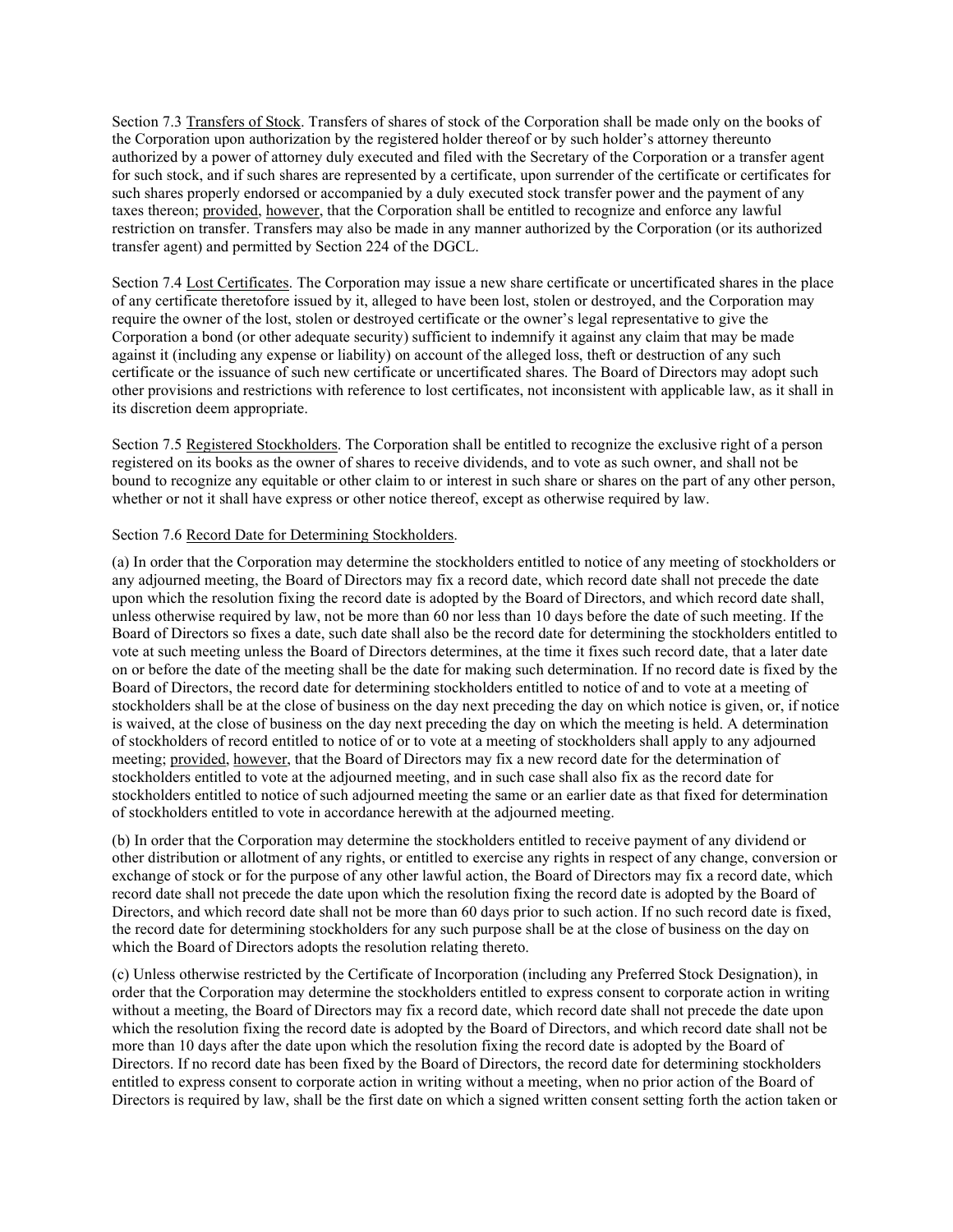proposed to be taken was delivered to the Corporation in accordance with Section 2.11. If no record date has been fixed by the Board of Directors, the record date for determining stockholders entitled to express consent to corporate action in writing without a meeting, if prior action by the Board of Directors is required by law, shall be at the close of business on the day on which the Board of Directors adopts the resolution taking such prior action.

Section 7.7 Regulations. To the extent permitted by applicable law, the Board of Directors may make such additional rules and regulations as it may deem expedient concerning the issue, transfer and registration of shares of stock of the Corporation.

Section 7.8 Waiver of Notice. Whenever notice is required to be given under any provision of the DGCL or the Certificate of Incorporation or these Bylaws, a written waiver, signed by the person entitled to notice, or a waiver by electronic transmission by the person entitled to notice, whether before or after the time stated therein, shall be deemed equivalent to notice. Attendance of a person at a meeting shall constitute a waiver of notice of such meeting, except when the person attends a meeting for the express purpose of objecting at the beginning of the meeting, to the transaction of any business because the meeting is not lawfully called or convened. Neither the business to be transacted at, nor the purpose of, any regular or special meeting of the stockholders, the Board of Directors or a committee of the Board of Directors need be specified in any written waiver of notice or any waiver by electronic transmission unless so required by the Certificate of Incorporation or these Bylaws.

### ARTICLE VIII GENERAL MATTERS

Section 8.1 Fiscal Year. The fiscal year of the Corporation shall begin on the first day of January of each year and end on the last day of December of the same year, or shall extend for such other 12 consecutive months as the Board of Directors may designate.

Section 8.2 Corporate Seal. The Board of Directors may provide a suitable seal, containing the name of the Corporation, which seal shall be in the charge of the Secretary of the Corporation. If and when so directed by the Board of Directors or a committee thereof, duplicates of the seal may be kept and used by the Treasurer or by an Assistant Secretary or Assistant Treasurer.

Section 8.3 Reliance Upon Books, Reports and Records. Each director and each member of any committee designated by the Board of Directors shall, in the performance of his or her duties, be fully protected in relying in good faith upon the books of account or other records of the Corporation and upon such information, opinions, reports or statements presented to the Corporation by any of its officers or employees, or committees of the Board of Directors so designated, or by any other person as to matters which such director or committee member reasonably believes are within such other person's professional or expert competence and who has been selected with reasonable care by or on behalf of the Corporation.

Section 8.4 Subject to Law and Certificate of Incorporation. All powers, duties and responsibilities provided for in these Bylaws, whether or not explicitly so qualified, are qualified by the Certificate of Incorporation (including any Preferred Stock Designation) and applicable law.

Section 8.5 Electronic Signatures, etc. Except as otherwise required by the Certificate of Incorporation (including as otherwise required by any Preferred Stock Designation) or these Bylaws (including, without limitation, as otherwise required by Section 2.14), any document, including, without limitation, any consent, agreement, certificate or instrument, required by the DGCL, the Certificate of Incorporation (including any Preferred Stock Designation) or these Bylaws to be executed by any officer, director, stockholder, employee or agent of the Corporation may be executed using a facsimile or other form of electronic signature to the fullest extent permitted by applicable law. All other contracts, agreements, certificates or instruments to be executed on behalf of the Corporation may be executed using a facsimile or other form of electronic signature to the fullest extent permitted by applicable law. The terms "electronic mail," "electronic mail address," "electronic signature" and "electronic transmission" as used herein shall have the meanings ascribed thereto in the DGCL.